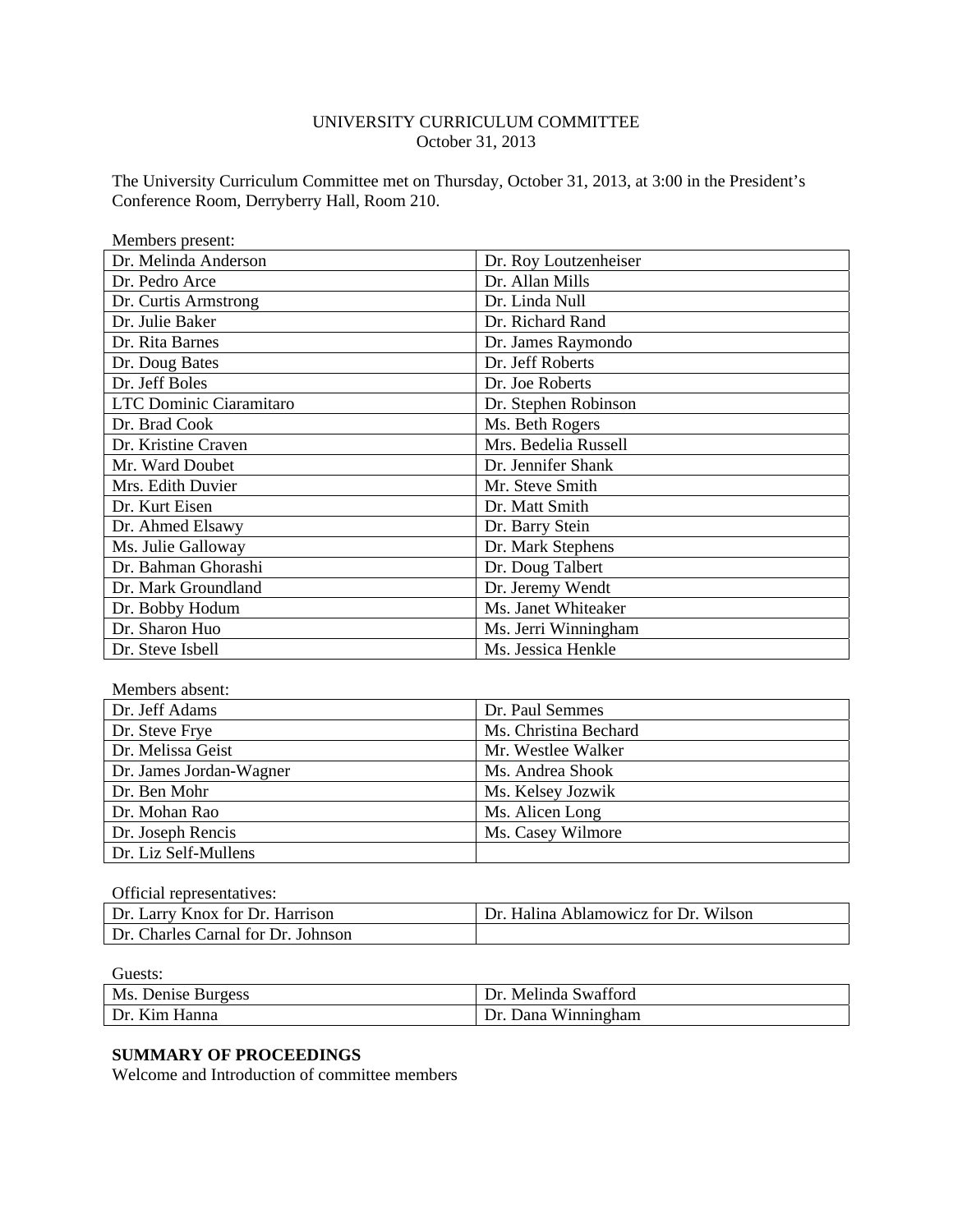- 1. Approval of agenda
- 2. Approval of September 19 minutes
- 3. Approval of course changes from the Department of Biology
- 4. Approval of course changes from the Department of Counseling & Psychology
- 5. Approval of course addition, deletions and curriculum changes from the Department of Sociology and Political Science
- 6. Approval of course and curriculum changes from the Department of Physics
- 7. Approval of curriculum changes from the Department of Earth Sciences
- 8. Approval of change in policy from the College of Business
- 9. Approval of curriculum changes from the Department of Accounting
- 10. Approval of course addition, changes and curriculum changes from the Department of Art
- 11. Approval of course additions and curriculum change from the Whitson-Hester School of Nursing
- 12. Approval of course addition, changes and curriculum change from the Department of Manufacturing & Engineering Technology
- 13. Approval of course additions, deletions and curriculum changes from the Department of Chemical Engineering
- 14. Information concerning the creation of a new degree- Bachelor of Science in Engineering with partnership with ETSU from the College of Engineering
- 15. Approval of course additions, deletions and curriculum changes from the School of Human Ecology
- 16. Approval of conversion of Child Life option to a concentration from the School of Human Ecology
- 17. Approval of Definition of a Credit Hour

# **PROCEEDINGS**

Dr. Anderson welcomed the committee and ask that each person introduce themselves and the area they represent.

# **1. Approval of Agenda**

**Motion.** Dr. Elsawy moved to approve the agenda as submitted. The motion was seconded by Dr.Stein and carried.

# **2. Approval of September 19, 2013 Minutes**

Dr. Anderson, on behalf of the Department of Foreign Languages, requested to edit the September 19 minutes under item #8, for FREN/GERM/SPAN 4925 and FREN/GERM/SPAN 4920 – delete the last sentence in the second paragraph which reads "Students will demonstrate knowledge/competency in the state knowledge and skills requirements as described below".

Motion. Dr. Elsawy moved to approve the minutes, as edited. The motion was seconded by Dr. Stein and carried.

# **3. Approval of Course Changes from the Department of Biology**

In a memorandum dated October 2, 2013, approval was requested for the following:

Course Changes:

BIOL 1010 Introduction to Biology I – Add statement to description of course to catalog: Credit will not be given for both BIOL 1010 and BIOL 1105.

BIOL 2100 General Botany – Remove prerequisite of BIOL 1105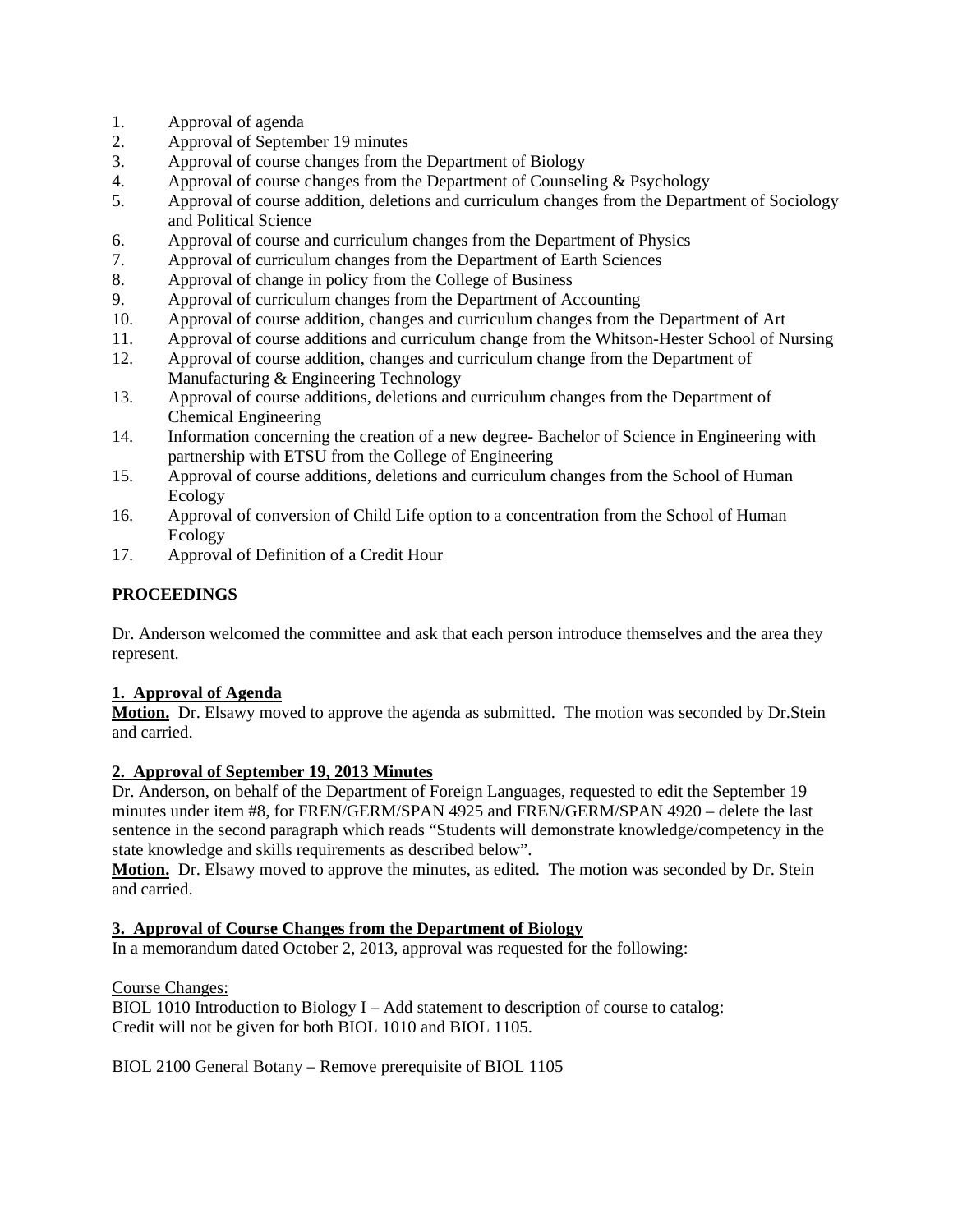BIOL 4230 (5230)/WFS 4230 (5230) Animal Behavior From: Lec. 2, Lab 3, Cr. 3 To: Lec. 3, Cr. 3

**Motion.** Dr. Cook moved to approve the changes effective Spring 2014. The motion was seconded by Dr. Eisen and carried.

#### **4. Approval of Course Changes from the Department of Counseling & Psychology**

In a memorandums dated August 30 and September 12, 2013, approval was requested for the following:

#### Course Changes:

(September 12 memorandum)

FROM: PSY 4100/ 5100 - Child Psychology Lec. 3. Credit 3.

Prerequisite: **PSY2010**. Hereditary and environmental influence on physical and psychological growth. Cognitive, affective, and language development of infant and child with an emphasis on disorders and problems in development. Students enrolled in the 5000-level course will be required to complete additional work as stated in the syllabus.

#### TO: PSY 4100/ 5100 - Child Psychology Lec. 3. Credit 3.

Prerequisite: **PSY2010 and PSY 3200**. Hereditary and environmental influence on physical and psychological growth. Cognitive, affective, and language development of infant and child with an emphasis on disorders and problems in development. Students enrolled in the 5000-level course will be required to complete additional work as stated in the syllabus.

(August 30 memorandum)

#### FROM:

PSY 4130(5130) Physiological Psychology Lec.3 Credit 3.

Prerequisite: PSY 2010. Biological approach to understanding behavior. Students will focus on the anatomy and physiology of the nervous system in reference to behavior, perception, mental disorders, and drug action. Students enrolled in the 5000-level course will be required to completed additional work as stated in the syllabus.

TO:

PSY 4130(5130) Brain and Behavior Lec.3 Credit 3.

Prerequisites: PSY 2010 and 3 additional PSY credits. Biological approach to understanding behavior. Students will focus on the anatomy and physiology of the nervous system in reference to behavior, perception, mental disorders, and drug action. Students enrolled in the 5000-level course will be required to completed additional work as stated in the syllabus.

(August 30 memorandum)

FROM:

PSY 4160(5160) Abnormal Psychology Lec.3 Credit 3.

Prerequisite: PSY 2010. Nature of abnormal behavior, etiology, symptomotology and treatment. Students enrolled in the 5000- level course will be required to complete additional work as stated in the syllabus.

TO:

PSY 4160(5160) Abnormal Psychology Lec.3 Credit 3.

Prerequisites: PSY 2010 *and 3 additional PSY credits*. Nature of abnormal behavior, etiology, *symptomatology* and treatment. Students enrolled in the 5000- level course will be required to complete additional work as stated in the syllabus.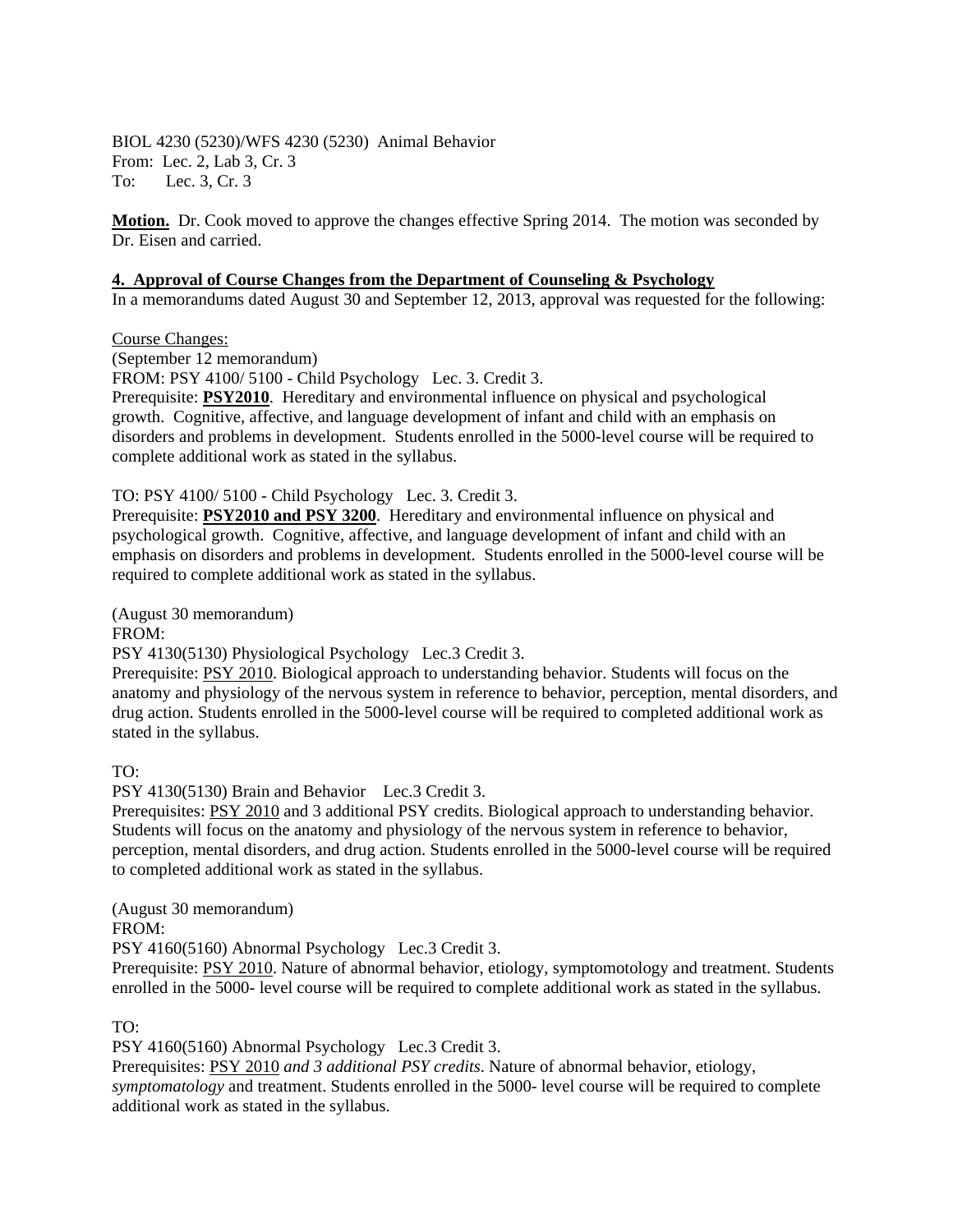**Motion.** Dr. Stein moved to approve the changes effective Spring 2014. The motion was seconded by Dr. Raymondo and carried.

#### **5. Approval of Course Addition, Deletions and Curriculum Changes from the Department of Sociology and Political Science**

In a memorandum dated September 9, 2013, approval was requested for the following:

#### Course Addition:

POLS 2250 Mock Trial Lec. 3, Credit 3

Prerequisite: Sophomore standing or consent of instructor. Introduces the art of persuasion in mock trial cases of civil or criminal law with an emphasis on rules of evidence and courtroom practices. Students will participate in a fall regional invitational competition with the possibility of advancement. May not be repeated for credit.

Course Deletions: POLS 2230 Mock Trial I Fall Lec. 2, Lab 2, Credit 2 POLS 2240 Mock Trial II Spring Lab 1, Credit 1

**Motion.** Dr. Raymondo moved to approve the addition and deletions effective Fall 2014. The motion was seconded by Dr. Roberts and carried.

Curriculum Changes – POLS Concentration in Legal Studies (LS) **FROM LS Concentration:**  Junior Year: CJ, LAW, POLS (9 hours) from:

CJ 2850 or CJ 3000 or LAW 3810 or LAW 4720 or POLS 2230 & 2240or POLS 3110 or POLS 3120, or POLS 3130, or POLS 3810, or POLS 4700.

Senior Year: Political Science (9 hours) from:

POLS 4100 or 4310 or 4320 or 4730 or 4910.

#### **TO LS Concentration:**  Junior Year: CJ, LAW, POLS (9 hours) from:

CJ 2850 or CJ 3000 or LAW 3810 or LAW 4720 or **POLS 2250 or** POLS 3110 or POLS 3120, or **POLS 3130**, or POLS 3810, or POLS 4700 or **POLS Special Projects in Legal Studies content (POLS 4911- 4919).**

Senior Year: Political Science (9 hours) from:

### POLS 4100 or 4310 or 4320 or 4730 or 4910 or **POLS Special Projects in Legal Studies content (POLS 4911-4919).**

**Motion.** Dr. Raymondo moved to approve the changes effective Fall 2014. The motion was seconded by Dr. Stein and carried.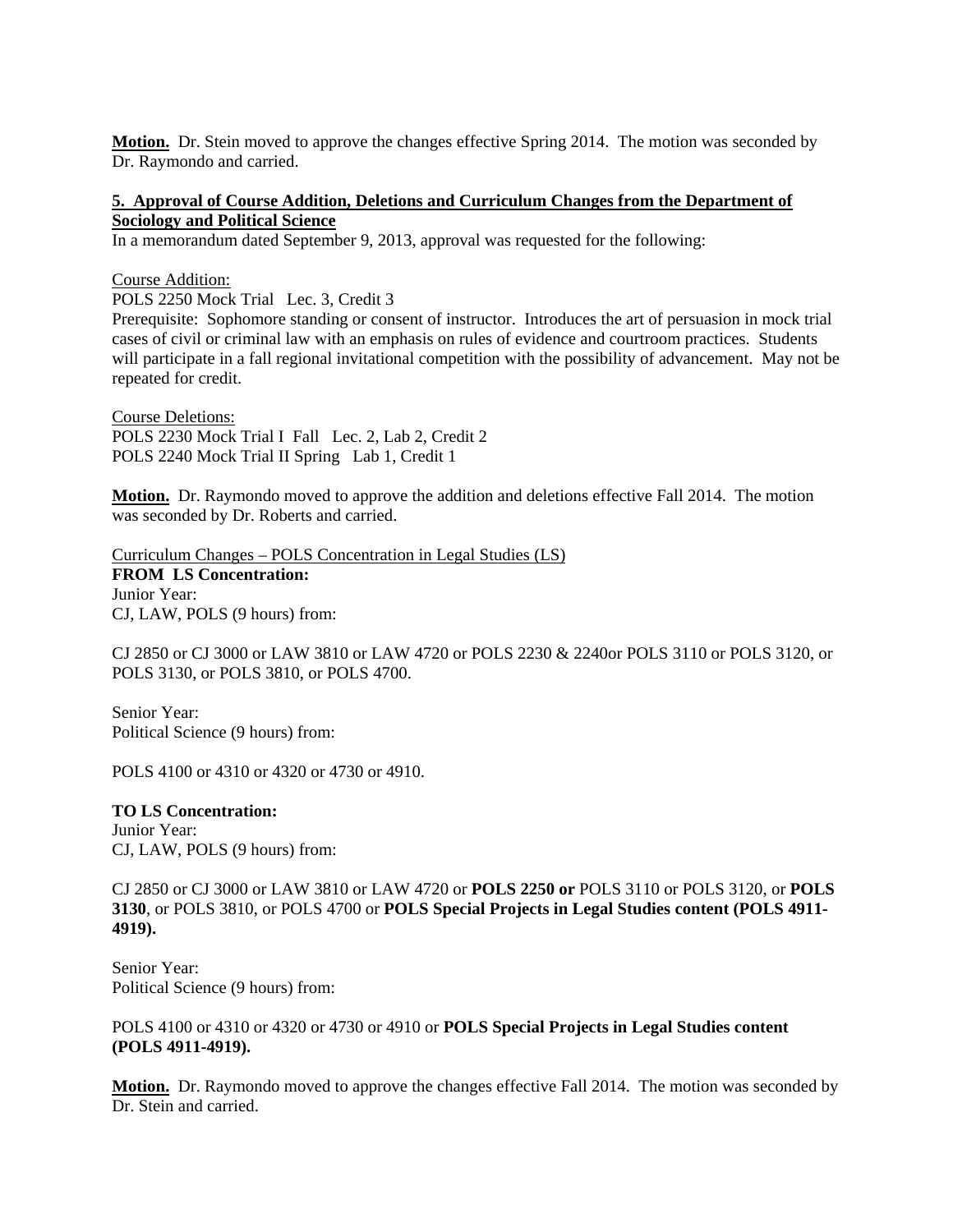### Curriculum changes - SOC/CJ and SOC/SW Concentrations:

### **1. FROM SOC/SW Concentration:**

General Education Natural Sciences Requirement: BIOL 1010 Introduction to Biology I (4 hrs.) and BIOL 1020 Introduction to Biology II (4 hrs.);

## **TO SOC/SW Concentration:**

General Education Natural Sciences Requirement: Natural Sciences (4 hrs.) Natural Sciences (4 hrs.)

## **2. FROM SOC/CJ Concentration:**

General Education Natural Sciences Requirement: BIOL 1010 Introduction to Biology I (4 hrs.) and BIOL 1020 Introduction to Biology II (4 hrs.); or,

CHEM 1010 Introduction to Chemistry I (4 hrs.) and CHEM 1020 Introduction to Chemistry II (4 hrs.)

## **TO SOC/CJ Concentration:**

General Education Natural Sciences Requirement: Natural Sciences (4 hrs.) Natural Sciences (4 hrs.)

**Motion.** Dr. Raymondo moved to approve the changes effective Fall 2014. The motion was seconded by Dr. Stein and carried.

### **6. Approval of Course Addition and Curriculum Changes from the Department of Physics**

In a memorandum dated September 26, 2013, approval was requested for the following:

### Course Addition:

PHYS 4130 Computational Physics Lec. 3, Credit 3

Prerequisite: PHYS 3810. Computational techniques used in physics. Numerical techniques and computational algorithms. Random numbers and Monte Carlo techniques. Errors and uncertainties in computation. Applications of these techniques to classical and modern physics.

### Curriculum Changes:

In Option I of the physics curriculum, replace PHYS 4120 Advanced Modern Physics with PHYS 4130 Computational Physics.

**Motion.** Dr. Robinson moved to approve the addition and change effective Fall 2014. The motion was seconded by Dr. Mills and carried.

**7. Approval of Curriculum Changes from the Department of Earth Sciences** In a memorandum dated October 2, 2013, approval was requested for the following:

### Curriculum Changes: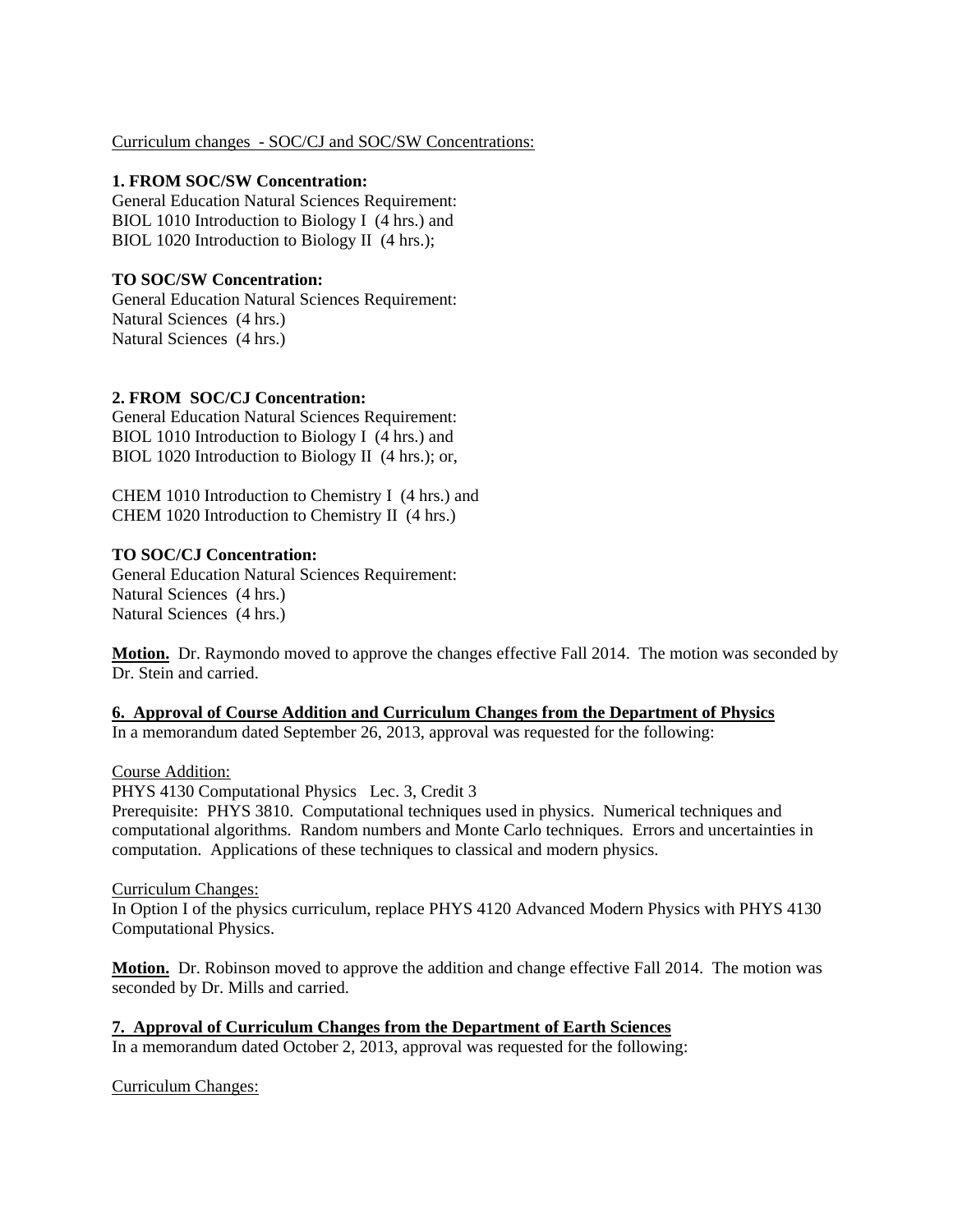Replace GEOG 1010 Weather and Climate with GEOG 2100 Meteorology in the Geosciences GIS and geography concentrations

Add GEOG 2100 to the list of directive electives for the environmental geology concentration.

**Motion.** Dr. Larry Knox, representing Dr. Harrison, moved to approve the changes effective immediately. The motion was seconded by Dr. Stein and carried.

### **8. Approval of Policy Change from the College of Business**

In a memorandum dated September 25, 2013, approval was requested for the following:

The College of Business' current policy is that students receiving a BSBA degree must take fifty percent of their credit hours outside the College of Business (policy listed below). This was done to comply with a requirement of AACSB-I, our accreditation body. AACSB-I has since changed its policy on this matter. We wish to remove this policy in order to make our policies and procedures in-line with our accreditation body as we prepare for our upcoming reaccreditation visit.

Current Policy as listed in the Undergraduate Catalog.

Business majors must take 50% of the total hours required for the degree in courses offered outside the College of Business and the remaining 50% of the total hours required for the degree in courses offered by the College of Business. For this purpose, ECON 2010, ECON 2020, and ECON 3320 or ECON 3810 or ECON 3820 are included in the non-business component.

**Motion.** Dr. Armstrong moved to approve the policy change effective Spring 2014. The motion was seconded by Ms. Galloway and carried.

**9. Approval of Curriculum Changes from the Department of Accounting and Business Law** In memorandums dated September 26 and September 10, 2013, approval was requested for the following:

Curriculum Change – Communications Elective requirements for the Accounting major (September 26 memo)

### From:

<sup>al</sup> SPCH 2410 or PC 2500 if not taken as part of the General Education Core Communication requirement, **ENGL 3250** , **ENGL 4970 (5970)** ; **MET 4010** ; **SPCH 3130** , **SPCH 3630** , **SPCH 4430 (5430)** , **SPCH 4620 (5620)** , **SPCH 4630 (5630)** ; or a foreign language not taken as part of the humanities/fine arts requirement."

To:

<sup>al</sup> SPCH 2410 or PC 2500 if not taken as part of the General Education Core Communication requirement, **ENGL 3250** , **ENGL 4970 (5970)** ; **MET 4010** ; **SPCH 3130** , **SPCH 3630** , **SPCH 4430 (5430)** , **SPCH 4620 (5620)** , **SPCH 4630 (5630)** ; SPAN/FREN/GERM 1010 or 1020.

**Motion.** Dr. Rand moved to approve the change. The motion was seconded by Dr. Groundland and carried.

Curriculum Change – List of Accounting Electives (September 10 memo)

**Current Listing:** 

Accounting electives, select two courses: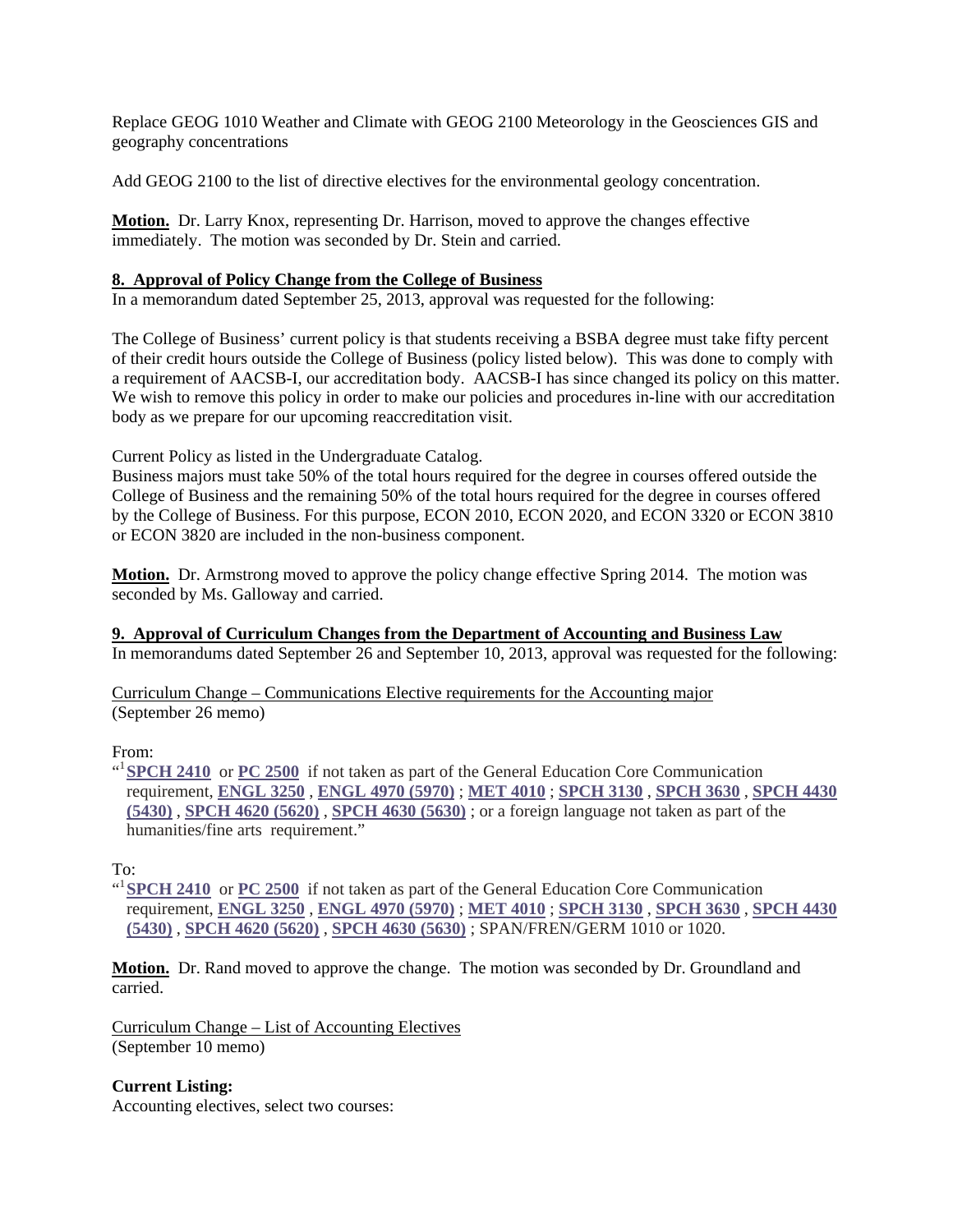ACCT 4230 – Advanced Managerial Accounting

ACCT 4340 – Tax Management for Entities

ACCT 4410 – Financial Accounting and Reporting III

ACCT 4530 – Governmental and Not-For-Profit Accounting

ACCT 4750 – Auditing in an EDP Environment

ACCT 4800 – Internship in Accounting

#### **Proposed Listing:**

Accounting electives, select two courses:

ACCT 4230 – Advanced Managerial Accounting

ACCT 4340 – Tax Management for Entities

ACCT 4410 – Financial Accounting and Reporting III

ACCT 4530 – Governmental and Not-For-Profit Accounting

ACCT 4600 – Fraud *Auditing* and Forensic Accounting

ACCT 4700 – International Experience in Accounting

ACCT 4750 – Auditing in an EDP Environment

ACCT 4800 – Internship in Accounting

Dr. Rand requested to correct ACCT 4600 to read "Fraud Auditing (not Accounting) and Forensic Accounting.

**Motion.** Dr. Rand moved to approve the changes. The motion was seconded by Ms. Galloway and carried.

## **10. Approval of Course Addition and Curriculum Changes from the Department of Art**

In a memorandum dated September 30, 2013, approval was requested for the following:

Course Addition:

ART 2099 Professional Practices for the Artist Lec. 3. Credit 3.

### *Prerequisite: Students should be a BFA major and have a class rank of sophomore or above, or permission of the instructor.*

Students will research and learn to apply basic professional practices of the artist, including: business practices, marketing/promotion approaches, and identifying, applying for and utilizing resources available to artists. These skills will be used for advancing students' careers as emerging artists or preparing them for further study in the visual arts. This investigation will occur through reading and discussion, visiting presenters, writing, research projects/exercises, and development of individual portfolios.

#### Curriculum Changes:

The following changes to studio and guided elective requirements in the studio concentrations in clay, fibers, glass, metals, painting and wood are intended to increase flexibility and the range of student options for individualizing their concentration focus.

Add the requirement of "Art 2099 Professional Practices for the Artist" to the BFA concentrations in clay, fibers, glass, metals, painting and wood.

Delete the requirement for 6 credits of Upper Division Studios outside concentration.

Change from 8 credits of "Art Studio Electives" to 10 credits of "Art Studio and/or Guided Electives." Allow up to 6 credits of guided electives including courses outside the Art curriculum, such as WEBD 1500 Intro to Web Design, MKT 3400 Intro to Marketing, MKT3900 Entrepreneurship/Small Business.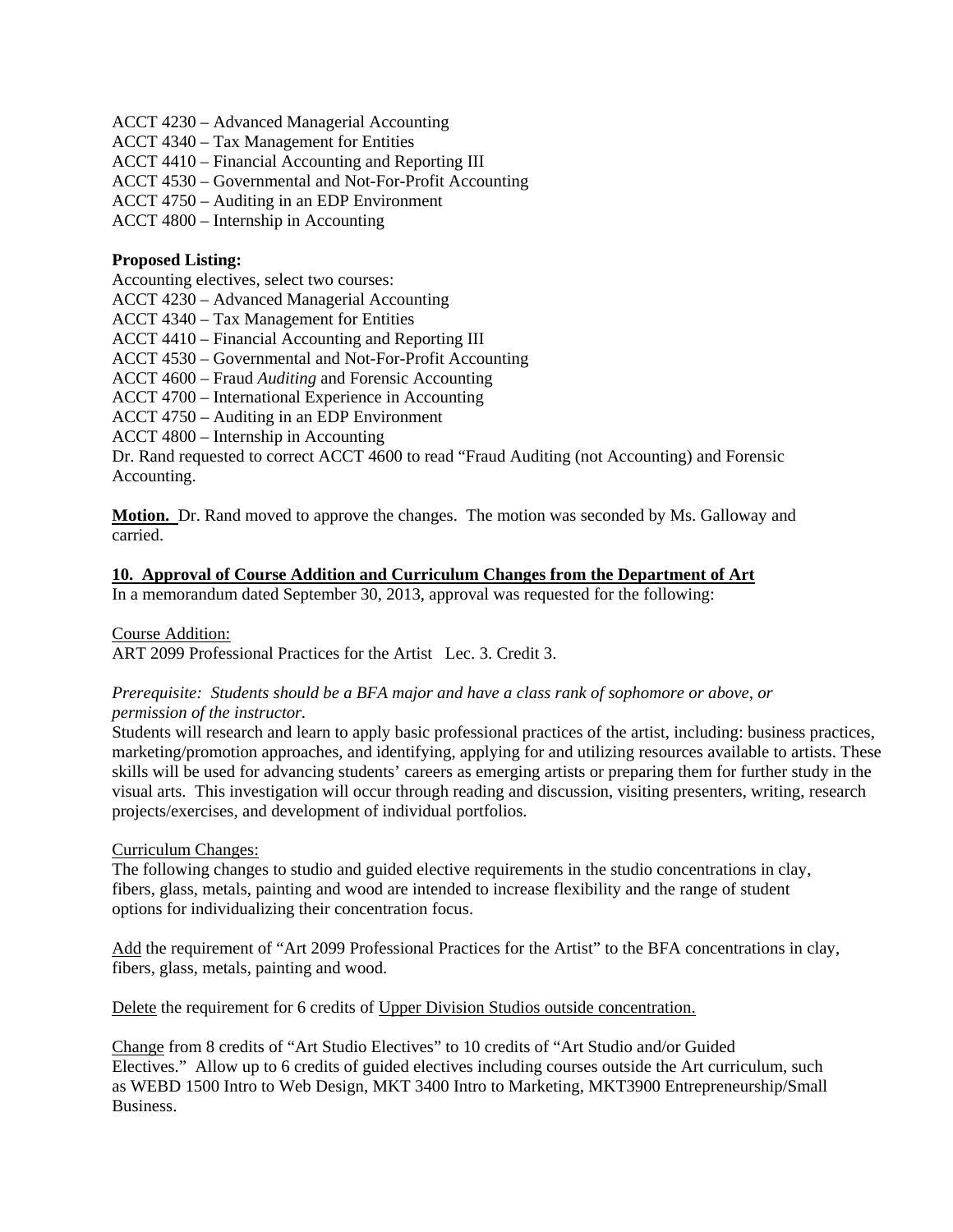**Motion.** Mr. Doubet moved to approve the changes effective Fall 2014. The motion was seconded by Dr. Russell.

Mr. Doubet requested a friendly amendment to add the prerequisite ( in italics) to ART 2099: Students should be a BFA major and have a class rank of sophomore or above or permission of the instructor. The friendly amendment was accepted by Dr. Russell and the motion carried.

### Curriculum Changes:

The concentration core requirements for the BFA concentration in wood:

From

ART 3910 Intermediate Wood Studio (3 cr.), ART 3911 Intermediate Wood Studio (3 cr.), ART 3920 Advanced Wood Studio (3 cr.), ART 3921 Advanced Wood Studio (3 cr.), and ART 3930 Independent Studies in Wood or ART 4940 Special Problems in Wood (6 cr.)

#### To

ART 3910 Intermediate Wood Studio (3 cr.), ART 3911 Intermediate Wood Studio (3 cr.), ART 3920 Advanced Wood Studio (3 cr.), ART 3921 Advanced Wood Studio (3 cr.), ART 3940 Woodturning (3 cr.), and ART 3930 or ART 4940 or ART 3920 or ART 3921 (3 cr.)

| Change from:                                     | Change to:                                       |  |
|--------------------------------------------------|--------------------------------------------------|--|
| ART 1250 Introduction to Digital Imaging, cr.3   | ART 1250 Introduction to Digital Imaging, cr.3   |  |
|                                                  | (description changes only)                       |  |
| ART 2210 Introduction to Digital Media, cr.3     | ART 2210 Introduction to Design, cr.3            |  |
| ART 3240 Typography, Text and Image, cr.3        | ART 2220 Typography, Text and Image, cr.3        |  |
| ART 3210 Digital Media Studio I, cr.3            | ART 3210 Design Studio I, cr.3                   |  |
| ART 3220 Digital Media Studio II, cr.3           | ART 3220 Design Studio II, cr.3                  |  |
| ART 3230 Digital Media Studio III, cr.3          | ART 3230 Design Studio III, cr.3                 |  |
| ART 3250 Illustration and Visual Narrative, cr.3 | ART 3240 Illustration and Visual Narrative, cr.3 |  |
| ART 3260 Independent Studies in Digital Media,   | ART 3250 Independent Studies in Design, cr. 1-3  |  |
| cr. $1-3$                                        |                                                  |  |
| ART 4210 Digital Media Practicum, cr. 4 or 8     | ART 4210 Design Practicum, cr. 4 or 8            |  |
| ART 4220 Digital Media Internship, cr. 4 or 8    | ART 4220 Design Internship, cr. 4 or 8           |  |
| ART 4230 Digital Media Portfolio, cr. 4          | ART 4230 Design Portfolio, cr. 4                 |  |
| ART 4240 Special Problems in Digital Media, cr.4 | ART 4240 Special Problems in Design, cr.4        |  |

From

ART 1250 Introduction to Digital Imaging

Studio 6. Credit 3. Prerequisite: Art 1010 or consent of the instructor.

Introduction to photographic techniques, image capture, formatting and modifying still imagery in digital media.

### To

ART 1250 Introduction to Digital Imaging

Studio 6. Credit 3. Prerequisite: Art 1010 or consent of the instructor.

Introduction to photographic techniques, image capture, formatting and manipulating still imagery in digital media for art and design work.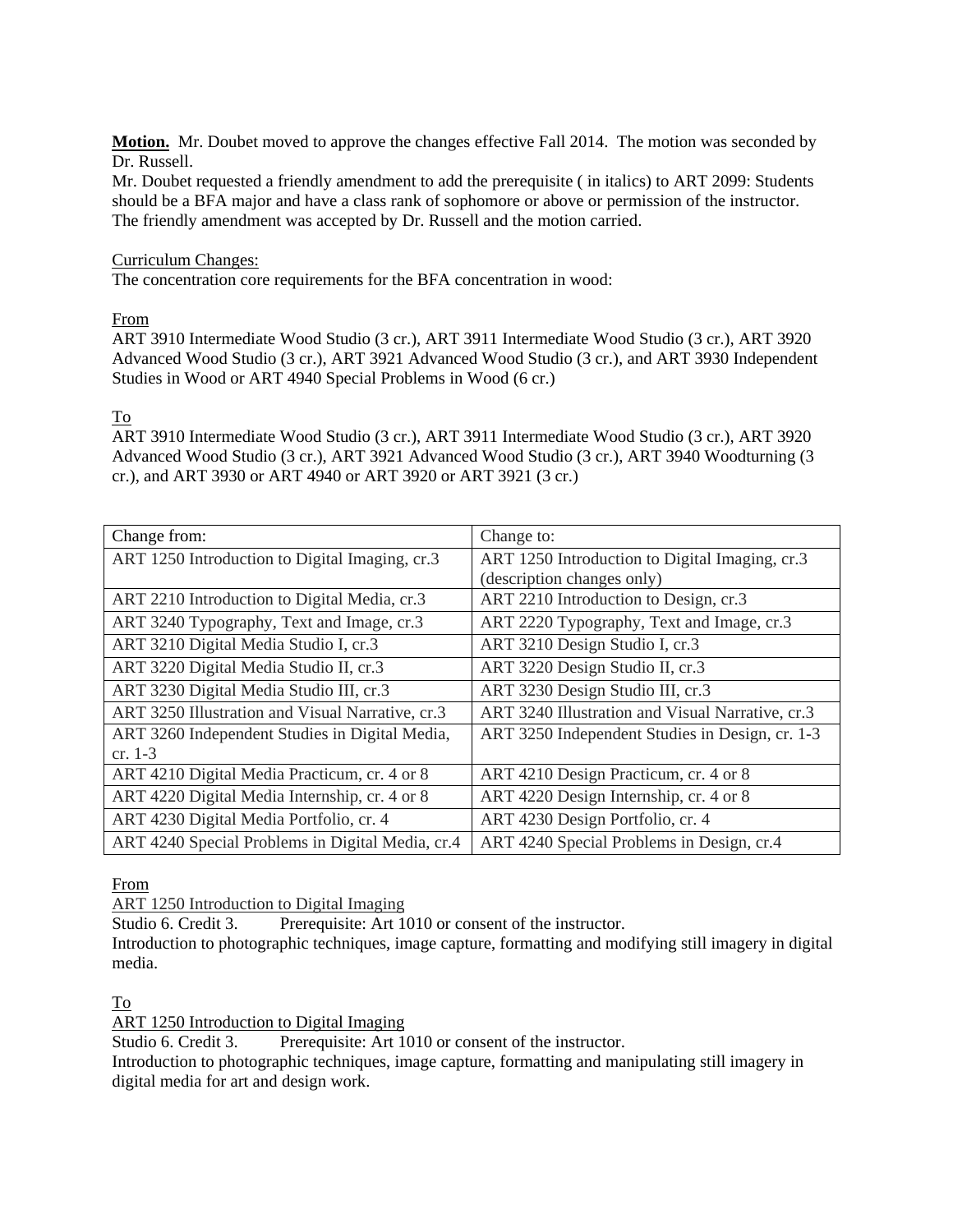From

# ART 2210 Introduction to Digital Media

Studio 6. Credit 3. Prerequisite: Art 1250 or consent of the instructor.

An introduction to the principles and requirements of digital artwork for reproduction. Basic processes and standard software for digital design in raster and vector image files, and page layout processes are covered.

# To

ART 2210 Introduction to Design

Studio 6. Credit 3. Prerequisite: Art 1250 or consent of the instructor.

An introduction to the principles and requirements of digital artwork for reproduction. Basic processes and standard software for digital design in raster and vector image files, and page layout processes are covered.

# From

ART 3240 Typography, Text and Image

Studio 6. Credit 3. Prerequisite: Art 3210 or consent of the instructor. Introduction to type and the history of letterforms. Design with letterforms in blocks of text and page

structure. Interaction of typography with content and the relation of typography to imagery.

# To

ART 2220 Typography, Text and Image

Studio 6. Credit 3. Prerequisite: Art 1250 or consent of the instructor.

Introduction to type and the history of letterforms. Design with letterforms in blocks of text and page structure. Interaction of typography with content and the relation of typography to imagery.

# From

ART 3210 Digital Media Studio I

Studio 6. Credit 3. Prerequisite: Art 2210 or consent of the instructor.

Concept development and design problems in the development of digital still images, as well as applying more extensive capabilities of raster, vector and page layout software.

# To

ART 3210 Design Studio

Studio 6. Credit 3. Prerequisite: Art 2210 and Art 2220 or consent of the instructor. Concept development and design problems in the development of digital still and moving images, as well as applying more extensive capabilities of raster, vector and page layout software.

# From

ART 3220 Digital Media Studio II

Studio 6. Credit 3. Prerequisite: Art 3210 or consent of the instructor. Projects developing more advanced and complex production techniques, design problems and conceptual skills. Continuing development of advanced software skills.

# To

ART 3220 Design Studio II

Studio 6. Credit 3. Prerequisite: Art 3210 or consent of the instructor.

Projects developing more advanced and complex production techniques, design problems and conceptual skills. Continuing development of advanced software skills.

# From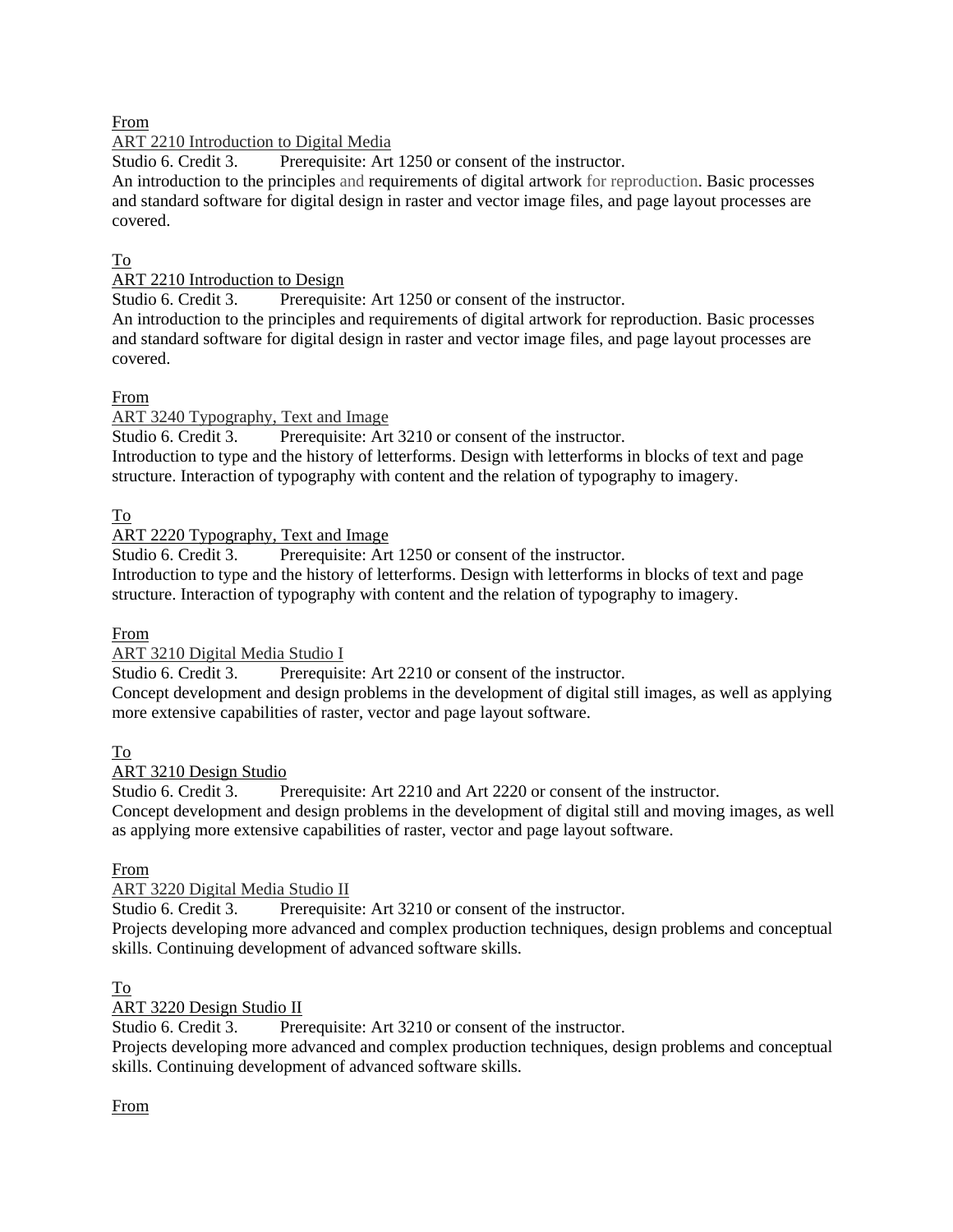## ART 3230 Digital Media Studio III

Studio 6. Credit 3. Prerequisite: Art 3220 or consent of the instructor.

Projects developing visual communication strategies, design coherence, technical mastery and an understanding of production requirements. Explores ethical issues and copyright and licensing requirements for publication in print and online formats.

## To

## ART 3230 Design Studio III

Studio 6. Credit 3. Prerequisite: Art 3220 or consent of the instructor. Projects developing visual communication strategies, design coherence, technical mastery and an

understanding of production requirements. Explores ethical issues and copyright and licensing requirements for publication in print and online formats.

## From

ART 3250 Illustration and Visual Narrative

Studio 6. Credit 3. Prerequisite: Art 3210 or consent of the instructor. An introduction to the concepts of digital illustration using vector graphic software. Development of narrative concepts and visual continuity.

## To

ART 3240 Illustration and Visual Narrative

Studio 6. Credit 3. Prerequisite: Art 3210 or consent of the instructor. An introduction to the concepts of digital illustration using vector graphic software. Development of narrative concepts and visual continuity.

## From

ART 3260 Independent Studies in Digital Media

Studio 2-6. Credit 1-3. May be repeated up to 9 credits. Prerequisite: Consent of the instructor. Directed projects in digital media arranged between the student and instructor.

To

ART 3250 Independent Studies in Design

Studio 2-6. Credit 1-3. May be repeated up to 9 credits. Prerequisite: Consent of the instructor. Directed projects in design arranged between the student and instructor.

From

ART 4240 Special Problems in Digital Media

Studio 8. Credit 4. Prerequisite: Art 3210 or consent of the instructor. Targeted application of digital media skills to content development and problem solving in individual and team design projects.

# To

ART 4240 Special Problems in Design

Studio 8. Credit 4. Prerequisite: Art 3210 or consent of the instructor.

Targeted application of design skills to content development and problem solving in individual and team design projects.

From

ART 4210 Digital Media Practicum

Credit 4 - 8 Prerequisite: 4240 or consent of the instructor.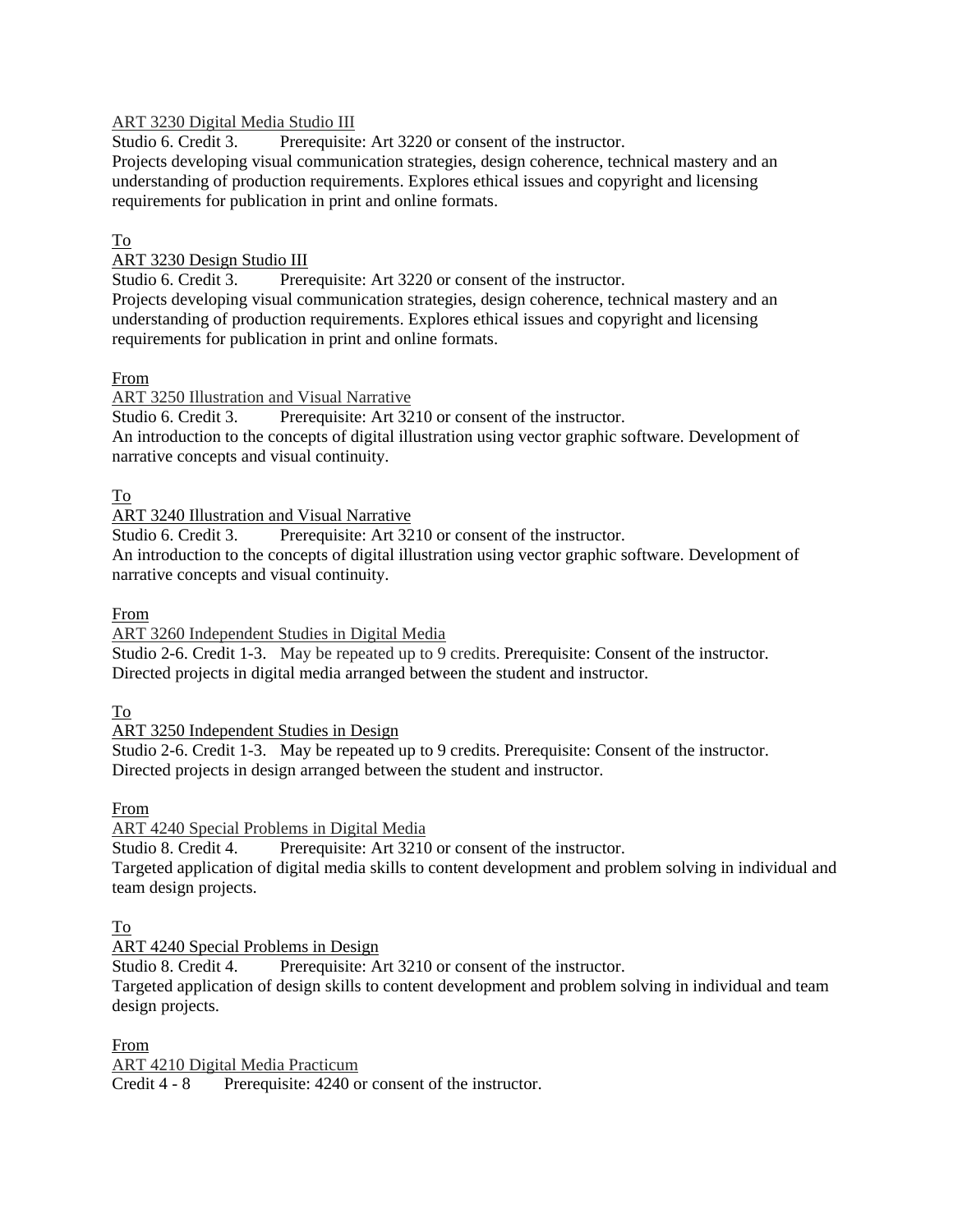Guided projects developing specific visual communications solutions to real world problems, addressing individual, organizational or service learning opportunities. Project proposal, assessment and evaluation schedule to be approved by the instructor prior to enrollment.

To

ART 4210 Design Practicum

Credit 4 - 8 Prerequisite: 4240 or consent of the instructor.

Guided projects developing specific visual communications solutions to real world problems, addressing individual, organizational or service learning opportunities. Project proposal, assessment and evaluation schedule to be approved by the instructor prior to enrollment.

From

ART 4220 Digital Media Internship Credit 4 - 8 Prerequisite: 4240 or consent of the instructor. Internship in an approved professional visual communications agency.

To

ART 4220 Design Internship

Credit 4 - 8 Prerequisite: 4240 or consent of the instructor. Internship in an approved professional visual communications agency.

From

ART 4230 Digital Media Portfolio

Credit 4. Prerequisite: Art 4240 or consent of the instructor. Development and presentation of a professional quality portfolio of artwork and projects in digital media.

To

ART 4230 Design Portfolio

Credit 4. Prerequisite: Art 4240 or consent of the instructor. Development and presentation of a professional quality portfolio of artwork and projects in design.

**Motion.** Mr. Doubet moved to approve the changes effective Spring 2014. The motion was seconded by Dr. Russell and carried.

# **11. Approval of Course Additions and Curriculum Change from the Whitson-Hester School of Nursing**

In two memorandums dated October 4, 2013, approval was requested for the following:

Curriculum Change:

Addition to the undergraduate nursing curriculum –

MATH 1530 Elementary Probability and Statistics will be added as an option to complete the math requirement for the BSN degree.

**Motion.** Dr. Russell moved to approve the change. The motion was seconded by Dr. Mills and carried.

Course Additions: NURS 4050 (LIST, SPED) Sign Language I Lec. 3, Credit 3 Introduction to and development of a basic vocabulary in Signed English concepts in the use of alternative methods of communication.

NURS 4090 (LIST, SPED) Sign Language II Lec. 3, Credit 3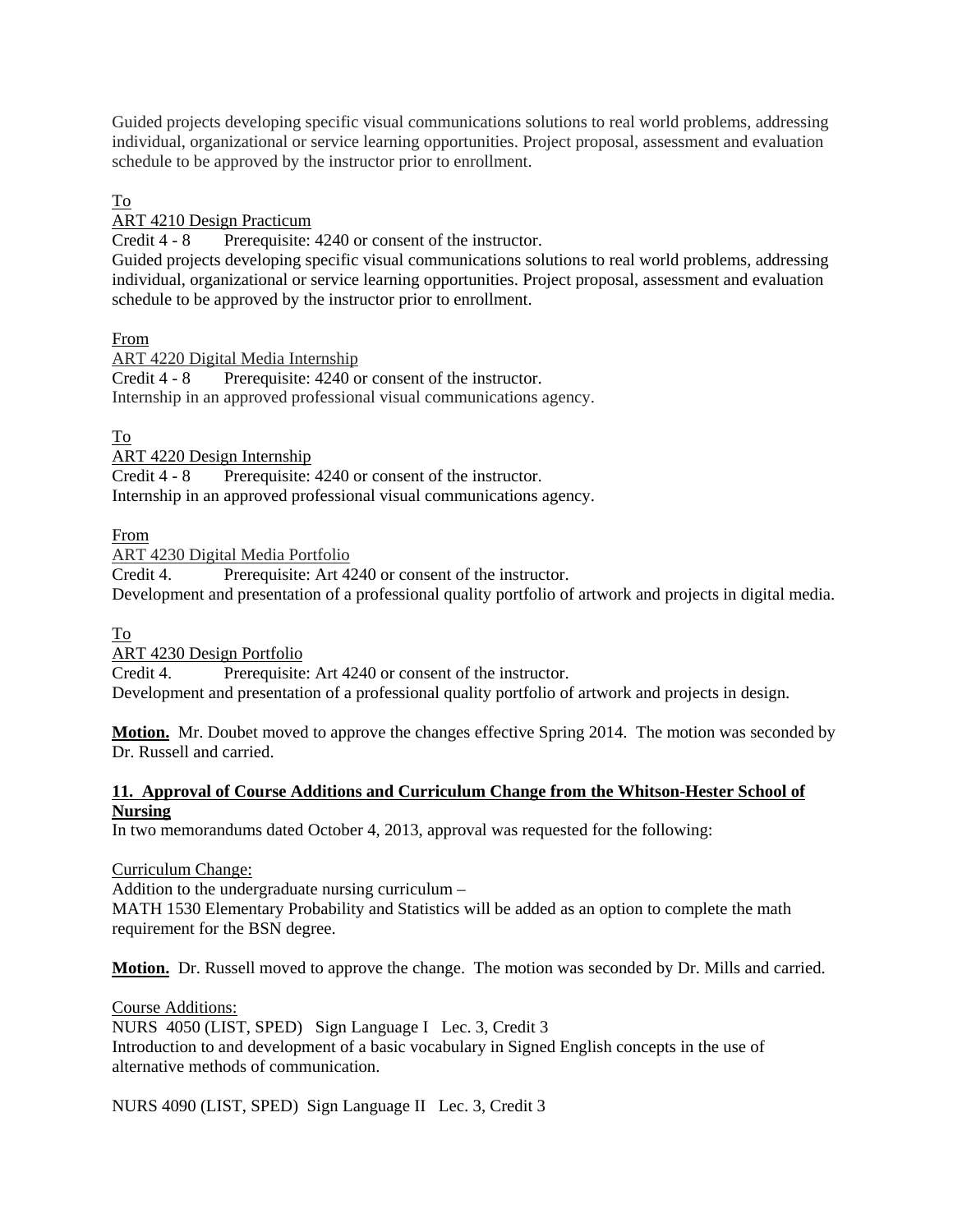Prerequisite: NURS 4050. Continuation of vocabulary development in Signed English and appreciation of practical situations in various professional fields.

**Motion.** Dr. Russell moved to approve the additions. The motion was seconded by Dr. Smith and carried.

### **12. Approval of Course Addition and Course and Curriculum Changes from the Department of Manufacturing and Engineering Technology**

In a memorandum dated October 2, 2013, approval was requested for the following:

#### Course Addition:

**MET 4600/5600-Product Design & Development**. Lec 3. Credit 3.

Prerequisites: Senior or graduate standing in engineering, engineering technology or business. This is a project-based course that covers modern tools and methods for product design and development. Topics include identifying customer needs, concept generation, product architecture, industrial design, and designfor-manufacturing.

Course Changes:

**From: MET 4060 - CNC Concepts, Advanced Techniques & Applications**. Lec. 2. Lab. 2. Credit 3. Prerequisite: MET 3060 . An in-depth study of programming systems, techniques and applications.

**To: MET 4060/5060 - CNC Concepts, Advanced Techniques & Applications.** Lec. 2. Lab. 2. Credit 3.

Prerequisite: MET 3060. An in-depth study of programming systems, techniques and applications.

From:MET 4200 - Industrial Electronics **Lec. 2. Lab. 2. Credit 3.** 

**Prerequisite: MET 3200 . The fundamentals of process control, transducers, signal processing, feedback loops, activators, and analog and digital controllers** 

#### **To: MET 4210/5210 - Programmable Logic Controllers and Process Control.** Lec. 2. Lab. 2. Credit 3.

Prerequisite: MET 4200/5200. Programmable logic controllers (PLC's) and automated process control; design and implementation of an automatic controlled industrial process.

**From: MET 4220 - Industrial Automation and Robotics**. Lec. 2. Lab. 2. Credit 3. Prerequisite: MET 3060. Studies in the theory and application of industrial automation relating to manufacturing.

### **To: MET 4220/5220 - Industrial Automation and Robotics**. Lec. 2. Lab. 2. Credit 3.

Prerequisite: MET 3060 . Studies in the theory and application of industrial automation relating to manufacturing.

**From: MET 4300 - Advanced Cad Techniques.** Lec. 2. Lab. 2. Credit 3.

Prerequisite: MET 3301. An in-depth course using Cad as a design tool that examines multiview drawings, layers, dimensioning, blocks, and sectional views.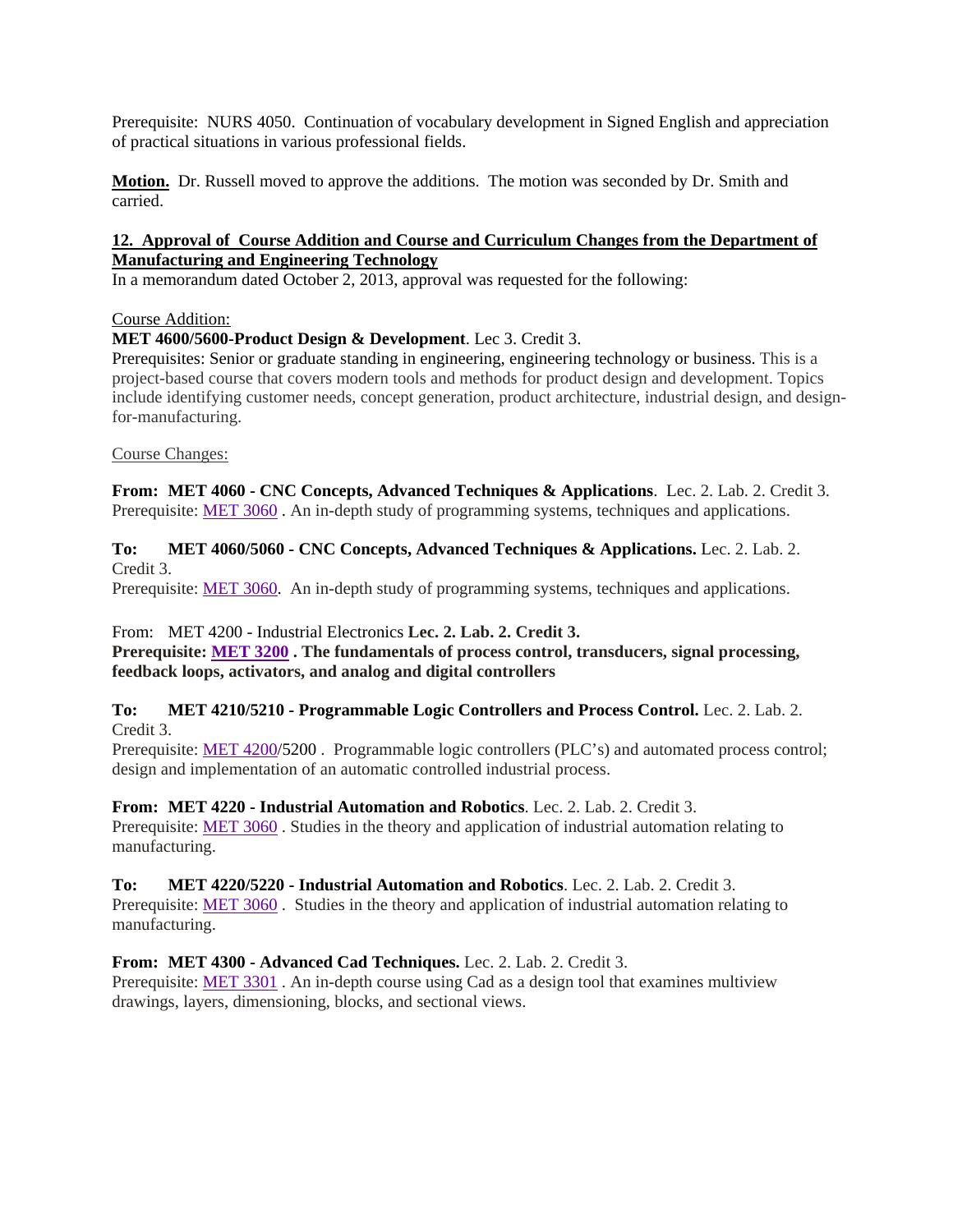# **To: MET 4300/5300 - Advanced CAD Techniques.** Lec. 2. Lab. 2. Credit 3.

Prerequisite: MET 3301. An in-depth course using CAD as a design tool that examines multiview drawings, layers, dimensioning, blocks, and sectional views.

**From: MET 4310 - Plant Layout and Materials Handling.** Lec. 2. Lab. 2. Credit 3. Prerequisite: MET 3301, MET 3710. An analysis of materials movement within industrial organizations.

**To: MET 4310/5310 - Plant Layout and Materials Handling.** Lec. 2. Lab. 2. Credit 3. Prerequisite: MET 3301, MET 3710. An analysis of materials movement within industrial organizations.

**From: MET 4400 - Geometric Dimensioning and Tolerancing.** Lec. 2. Lab. 2. Credit 3. Prerequisite: **ENGR 1110** , **MET 3301** . This course will cover the geometric conformance and tolerancing theory and application pertaining to ANSI/ASME Y14.5M-1994 via computer graphics and other electronic data systems for design, manufacture, verification, and similar processes.

# **To: MET 4400/5400 - Geometric Dimensioning and Tolerancing**. Lec. 2. Lab. 2. Credit 3.

Prerequisite: ENGR 1110, MET 3301. This course will cover the geometric conformance and tolerancing theory and application pertaining to ANSI/ASME Y14.5M-1994 via computer graphics and other electronic data systems for design, manufacture, verification, and similar processes.

# **From: MET 4430 - Industrial Supervision**. Lec. 3. Credit 3.

Prerequisite: Senior standing. Supervisory responsibilities in an organization and procedures for meeting these responsibilities.

# **To: MET 4430/5430 - Industrial Supervision**. Lec. 3. Credit 3.

Prerequisite: Senior. Supervisory responsibilities in an organization and procedures for meeting these responsibilities.

# **From: MET 4450 - Rapid Prototyping**. Lec. 2. Lab. 2. Credit 3.

Prerequisite: MET 3301. This course prepares students to create a rapid prototyping file from a computer aided design file, determine the prototype for the model or part, and create a production plan for the part.

# **To: MET 4450/5450 - Rapid Prototyping.** Lec. 2. Lab. 2. Credit 3.

Prerequisite: MET 3301. This course prepares students to create a rapid prototyping file from a computer aided design file, determine the prototype for the model or part, and create a production plan for the part.

# **From: MET 4500 - Tool Design.** Lec. 2. Lab. 2. Credit 3.

Prerequisite: MET 2063, MET 3301. This course covers an integrated treatment of tool design, specification and application by the use of standard tooling data.

# **To: MET 4500/5500 - Tool Design.** Lec. 2. Lab. 2. Credit 3.

Prerequisite: MET 2063, MET 3301. This course covers an integrated treatment of tool design, specification and application by the use of standard tooling data.

# Curriculum Change:

Add the new course and make the 4000/5000 changes to the list of courses in emphasis I – Manufacturing Engineering Technology.

**Motion.** Dr. Elsawy moved to approve the addition and changes effective Spring 2014. The motion was seconded by Dr. Arce and carried.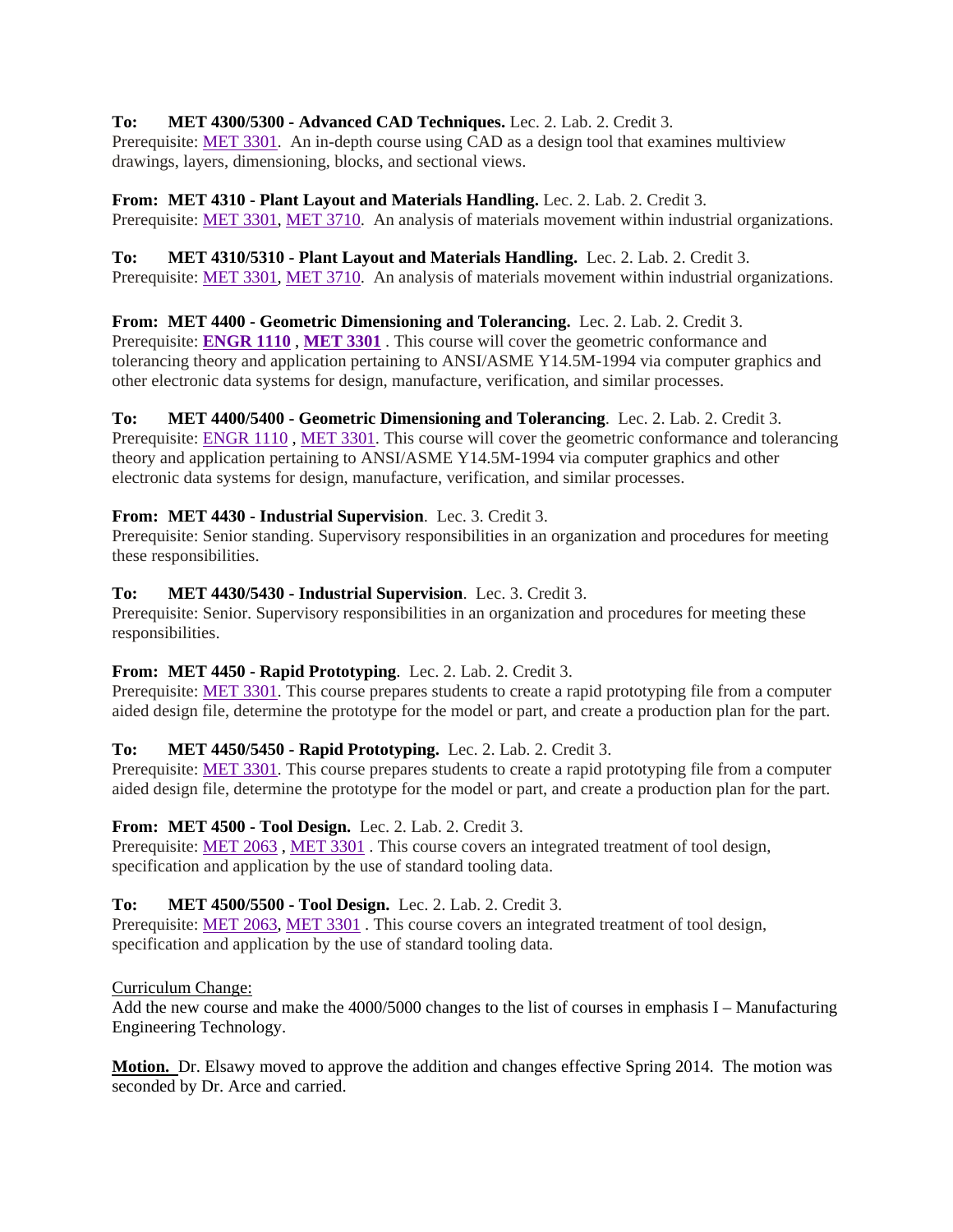### **13. Approval of Course Additions, Deletions and Curriculum Changes from the Department of Chemical Engineering**

In a memorandum dated September 5, 2013, approval was requested for the following:

### Course Additions:

**CHE 1520**. Introduction to Chemical and Biological Process Analysis and Scaling I. Lec. 2. Lab. 2. Credit 3

Prerequisites: CHEM 1120, MATH 1910. Introduction to basic concepts of chemical engineering including units analysis, balance concepts and various mathematical tools including use of software such as Excel, MathCad and Visual Basic. CHEM 1120, MATH 1910 may be taken concurrently

**CHE 2020**. Introduction to Chemical and Biological Process Analysis and Scaling II. Lec. 2. Lab. 2. Credit 3.

Prerequisites: ENGR 1120, CHEM 1120, MATH 1910. Quantitative descriptions of chemical and biological engineering systems. Conservation of mass and energy for single and multi-process units as well as for reactive and non-reactive systems. Lab introduces report writing and basic measurement techniques.

### Course Deletions:

CHE 1510. Computer Applications in Chemical Engineering Lab. 2. Credit 1 CHE 2011. Chemical and Biological Engineering Process Analysis Lec. 3. Lab: 2. Credit 4.

### Curriculum Changes:

## **For the CHE curriculum**:

ENGR 1210 (1 cr hr) will be dropped;

CHE 1510 (1 cr hr) will be replaced with CHE 1520 (3 cr hr);

and CHE 2011 (4 cr hr) will be replace with CHE 2020 (3 cr hr) for a net change of zero credit hours; ENGR 1120 Programming (2 cr hr) is being moved from  $2<sup>nd</sup>$  term Freshman year to 1<sup>st</sup> term Sophomore year

# **For the CHE Biomolecular Engineering Concentration**:

CHE/BIOL/CHEM Technical Elective (3 cr hr) will be replaced with CH 4972 (2 cr hr) CHE Special Topic;

CHE 1510 (1 cr hr) will be replaced with CHE 1520 (3 cr hr);

and CHE 2011 (4 cr hr) will be replace with CHE 2020 (3 cr hr) for a net change of zero credit hours.

# **Changes to CHE Curriculum**

ENGR 1210 will be dropped and ENGR 1120 will be moved to 1<sup>st</sup> term sophomore year from  $2<sup>nd</sup>$  term freshman year. This small change is done since CHE 1520 is also a  $1<sup>st</sup>$  term sophomore course and the additional two cr hrs that it will not carry would make  $1<sup>st</sup>$  term freshman year have an excessive load. By moving ENGR 1120 to  $2<sup>nd</sup>$  term sophomore year that load excess will be relieved since  $2<sup>nd</sup>$  term sophomore year had a light load also reduced not because CHE 2020 will carry only 3 cr hrs instead of the original 4 cr hrs. Dropping ENGR 1120 is on no consequence since much of content is going to be covered in the new CHE 1520 course.

**Motion.** Dr. Arce moved to approve the additions, deletions and changes effective Spring 2014. The motion was seconded by Dr. Elsawy and carried.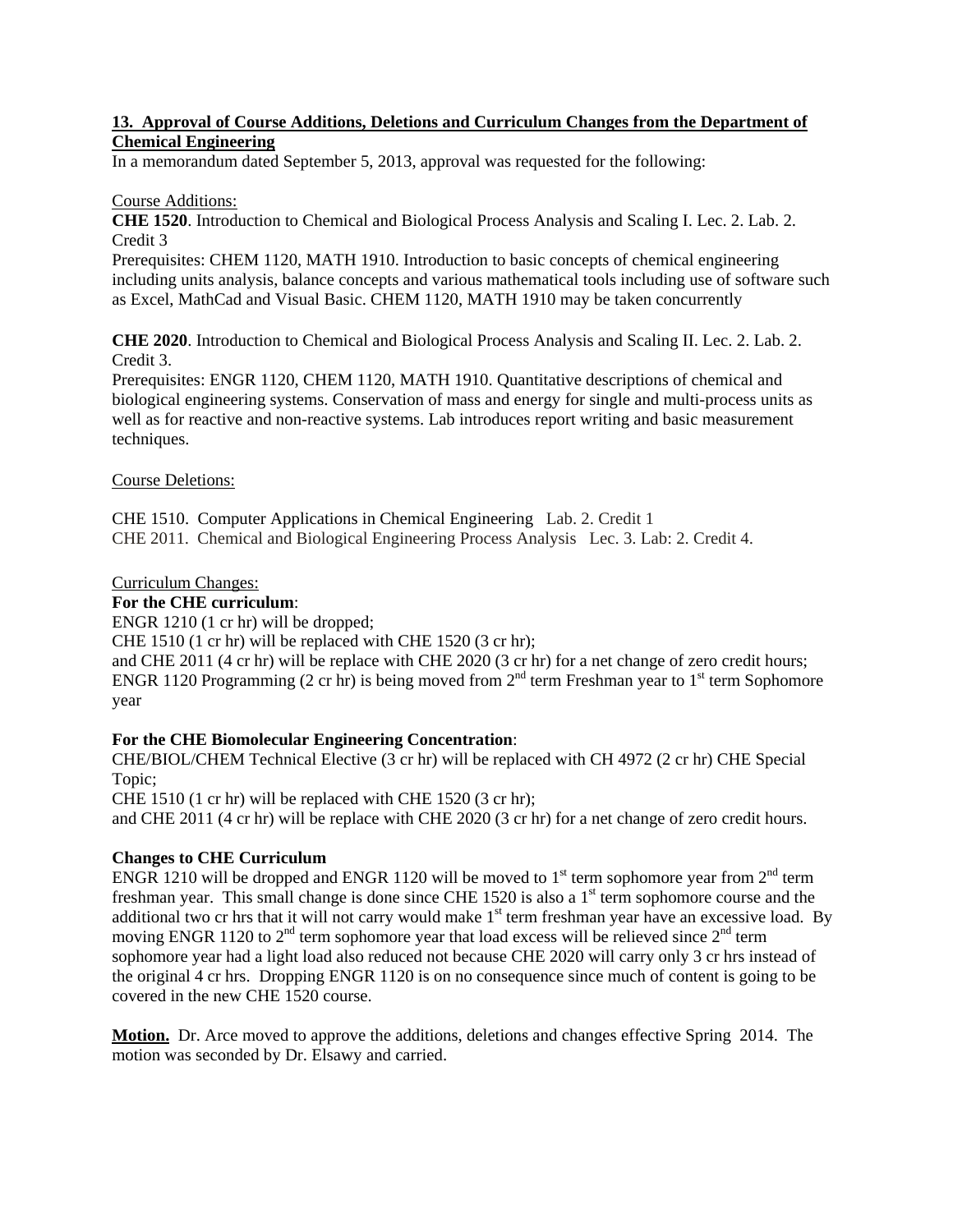## **14. Information Concerning the Creation of a New Degree – Bachelor of Science in Engineering – partnership with ETSU from the College of Engineering**

Dr. Loutzenheiser presented the intended creation of the new degree, Bachelor of Science in Engineering, with concentrations in Construction Management and Engineering Management, to be partnered with ETSU. The College of Engineering is hopeful to submit a proposal for approval Spring of 2014 with a possible effective date of Fall 2015.

## **Create new degree:**

## **Bachelor of Science in Engineering**

With the following concentrations: Construction Management Engineering Management **Surveying** (removed from list after meeting)

## **Justification**

**Purpose:** The proposed partnership reflects the participant universities' commitment to Complete College Tennessee (CCTA). At the heart of this public agenda is the need to develop educational programs that establish the direct link between the state's economic development and its educational system, as well as recognize the important role that the STEM-related disciplines will play in the Tennessee economy in the  $21<sup>st</sup>$  century. This partnership relies upon a partnership among two institutions for cost-efficiency by minimizing duplication in programs and locations, as well as enhancing access for Tennessee residents.

The proposed joint BSEngr, which is not currently offered by either of the partner universities, will result in the development of online and hybrid undergraduate engineering educational opportunities to be made available to new populations in east and middle Tennessee. These opportunities will not replace oncampus programming in engineering and engineering technology at either of the institutions, but capitalize upon the shared intellectual resources, as well as facilities already in place at the participant institutions.

**Joint Degree:** A single program completion credential bearing the names, seals, and signatures of each of the two or more institutions awarding the degree to the student.

**Accreditation**: In that each of the participant universities hold ABET accreditation in either engineering or engineering technology, it is the intent of the institutions participating that this new program will also be accreditable by ABET's Engineering Accreditation Commission (EAC) and will be designed to fulfill the criteria established by ABET.

# **Calendar for proposal: Target dates**

- June 2013: Partner institutions convene to discuss path forward.
- July 2013: Inventory institutional resources including faculty expertise; laboratory facilities (onground and virtual); library; academic support and information technology support.
- September 2013-January 2014: Begin developing syllabi for all engineering courses required to fulfill degree requirements.
- October 2013: Draft proposal for routing through campus approval process
- **December 2013: Submit first joint Letter of Intent (LOI) to TBR and THEC**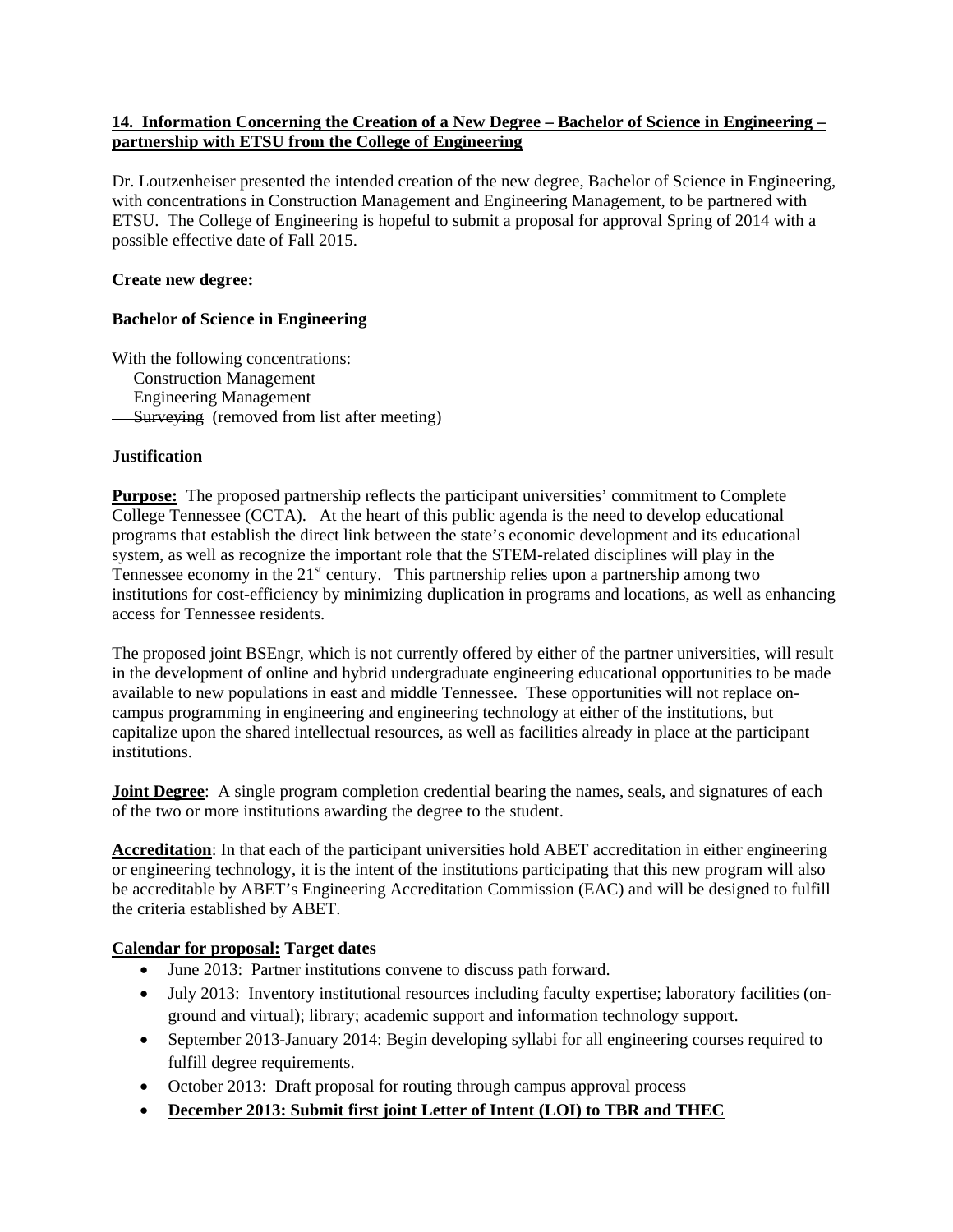- March through August 2014: Development of proposal and associated elements
- **August-September 2014: Submission of proposal to TBR and THEC**
- August 2015: Admit first class

### **Resources:**

- Each university will identify resources that it is able to contribute. Such resources will include: faculty expertise; laboratory facilities (on-ground and virtual); library; academic support and information technology support. After such an inventory is provided, additional resources needed to support this program will be identified.
- Financial support will be required for course development or course migration to a new platform.
- Program administrative costs will also be incurred. Such costs will involve program marketing, admissions oversight, coordination of program scheduling and delivery, program evaluation and assessment, coordination of student advisement, and evaluation of student readiness for graduation.

**Format:** Blended delivery with campus centered laboratories, but technology-assisted delivery of classroom instruction.

Issues and concerns related to sharing the program with another institution were discussed.

#### **15. Approval of Course Additions, Deletions, Curriculum Changes and Change of Option to a Concentration from the School of Human Ecology**

In a memorandums dated October 8 and October 14, 2013, approval was requested for the following:

Course Additions: HEC 3290 Nutrition Through the Life Cycle Lec. 3. Credit 3. Prerequisite: HEC 1030 or HEC 2020.

**Course Description:** Nutrition needs throughout the life cycle, from preconception through the end of life. Review of nutrient and energy needs, assessment of nutritional status and consequences of inadequate nutrition at each stage of life. Effective: January 2014

HEC 1005 Introduction to Human Ecology Lec. 1. Credit 1. History, philosophy, trends and professional issues for the discipline of Human Ecology/Family and Consumer Sciences. Exploration of career opportunities and connection to professional organizations. Effective: Fall 2014

Course Deletions**:**  HEC 3420 Housing Lec. 3. Credit 3. Effective: Fall 2014

HEC 4833 Occupational Family & Consumer Sciences Field Experience Lab 4. Credit 1. HEC 4834 Occupational Family & Consumer Sciences Field Experience Lab 4. Credit 1. HEC 4835 Occupational Family & Consumer Sciences Field Experience Lab 4. Credit 1. HEC 4241 Legal Issues in Food Service Management Lec 1. Credit 1. Effective Date: January 2014

| HEC 4110 Experimental Food Science      | Lec 2. Lab 4. Credit 4 |
|-----------------------------------------|------------------------|
| HEC 1000 Introduction to the Profession | Lec. 1. Credit 1       |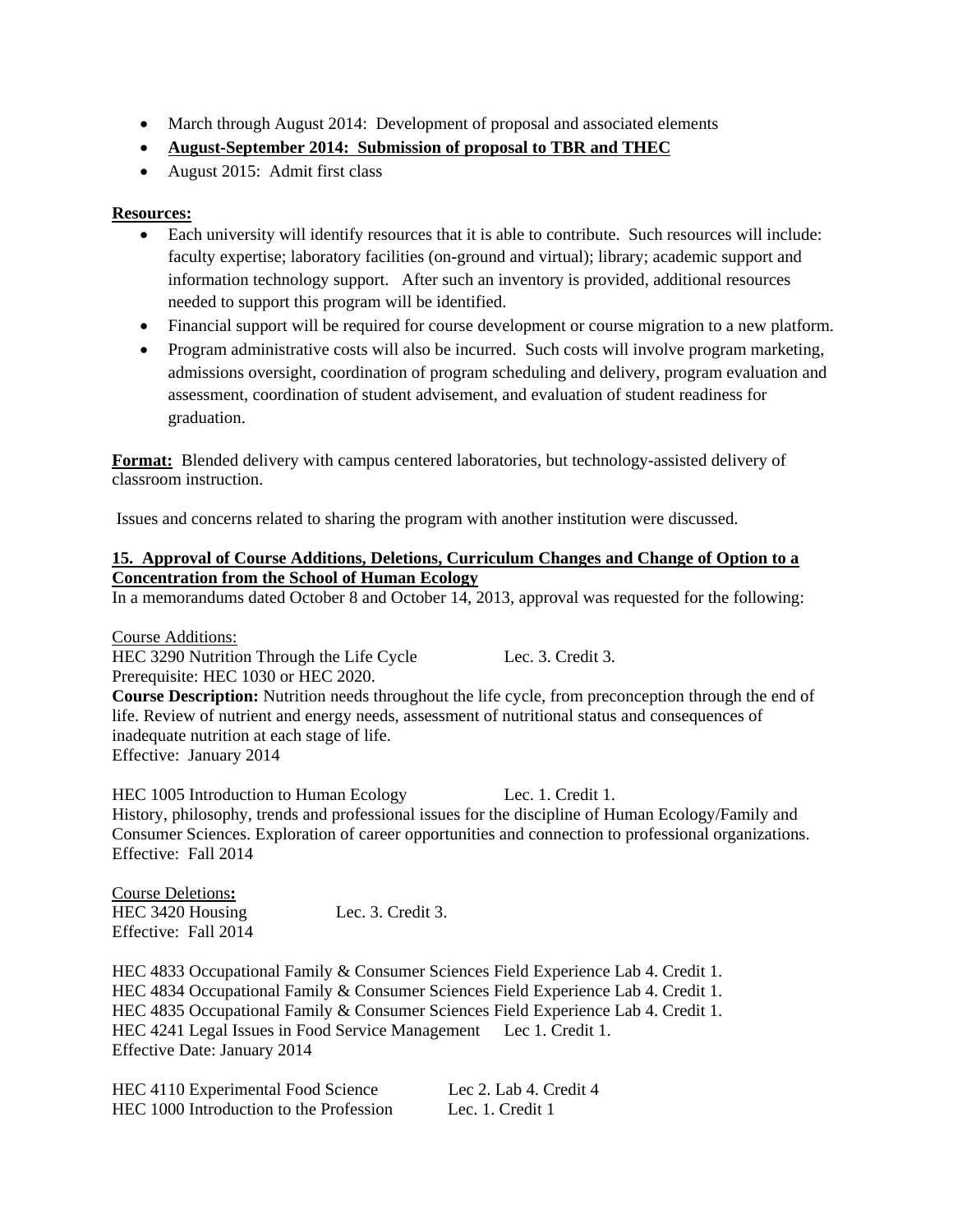Effective Date: Fall 2014

Curriculum Changes:

**For all Human Ecology concentration curriculum planning sheets, replace HEC 1000 with HEC 1005 during the freshman year. Add UNIV 1020 to the freshman year. The specific credit hour changes for each curriculum will be detailed below**.

Effective Date: Fall 2014

#### **From:**

Freshman Year of HEED curriculum planning sheet, Total Credits: 33

## **TO:**

Freshman Year of HEED curriculum planning sheet, Total credit: 34

### **From:**

Junior Year of HEED curriculum planning sheet, Textiles I, 3 credit

## **TO:**

Junior Year of HEED curriculum planning sheet: Electives: 2 credits (Delete Textiles I from HEED curriculum)

Effective Date: January 2014

## **FROM:**

Junior Year of HEED curriculum planning sheet, HEC 3500 Dev Middle Childhood, Credit 3 **TO:** 

Senior Year of HEED curriculum planning sheet, HEC 3500 Middle Childhood, Credit 3, (Moving this class from junior year to senior year)

Effective Date: Fall 2014

# **FROM:**

Senior Year of HEED curriculum planning sheet, HEC 4000 Prof Integ, 1 credit

### **TO:**

Junior Year of HEED curriculum planning sheet, HEC 4000 Prof Integ, 1 credit. (Moving this class from senior year to Spring semester of junior year)

Effective date: Fall 2014

### **FROM:**

Junior Year of HEED curriculum planning sheet, Electives: 0, total credits: 31 **TO:**  Junior Year of HEED curriculum planning sheet, Electives, 2; total credits: 29

Effective date: January 2014

### **FROM:**

Senior Year of HEED curriculum planning sheet, Total credits: 23 **TO:**  Senior Year of HEED curriculum planning sheet, total credits: 25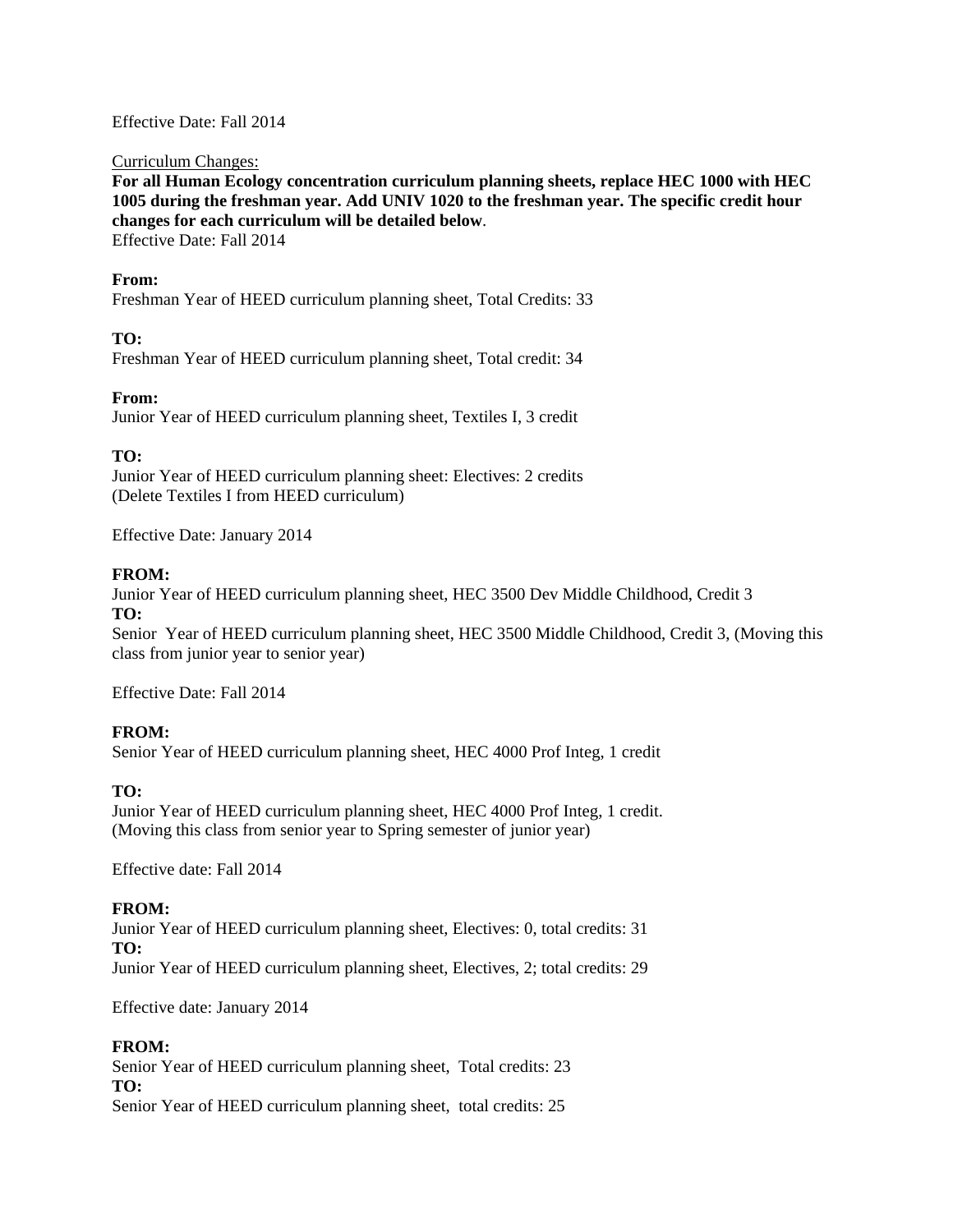Effective date: January 2014

#### **From:**

HEED curriculum, Note: 1 Student working toward teacher certification must take HEC 4871, HEC 4872, HEC 4881 and HEC 4882 and must complete all requirements for admission to teacher education program. Students seeking non-licensure HEED must take 22 credit hours including: HEC 4000 (1 hour), HEC 4990 (12 hours) and three hours of upper division electives to total nine hours.

### **TO:**

HEED curriculum, add additional Note 2 for Sophomore Year: Complete paperwork for admission to Teacher Education Program, and Take Praxis I exam or apply for exemption; HEED curriculum add additional Note 3 for Junior Year: Complete paperwork for Residency; Take Praxis II exam PLT grades 7-12 and FACS Content; Apply for Graduation. Effective Date: Fall 2014

### **FROM:**

CDFR curriculum planning sheet, Freshmen Year: ENGL 1010/1020 Natural Science Credit 8 SOC 1010 HEC 1000 HEC Core Credit 6 HEC 2200 Total 27

### **TO:**

CDFR Curriculum planning sheet, Freshmen Year: ENGL 1010/1020 Natural Science credit 8 UNIV 1020 Credit 1 HEC 1005 credit 1 SOC 1010 Credit 3 HEC 2200 Credit 3 HEC 1020 Credit 1 HEC 1030 Credit 2 ART 1030 or MUS 1030 Credit 3 Total: 28

### **From:**

CDFR curriculum planning sheet, Sophomore Year ENGL 2130/2230/2330 HIST 2010/2020 PSY 2010 CFS 2400/2410 HEC Core Credit 3 HEC 2060 Math credit 3 PC 2500/Spch 2410 Total: 27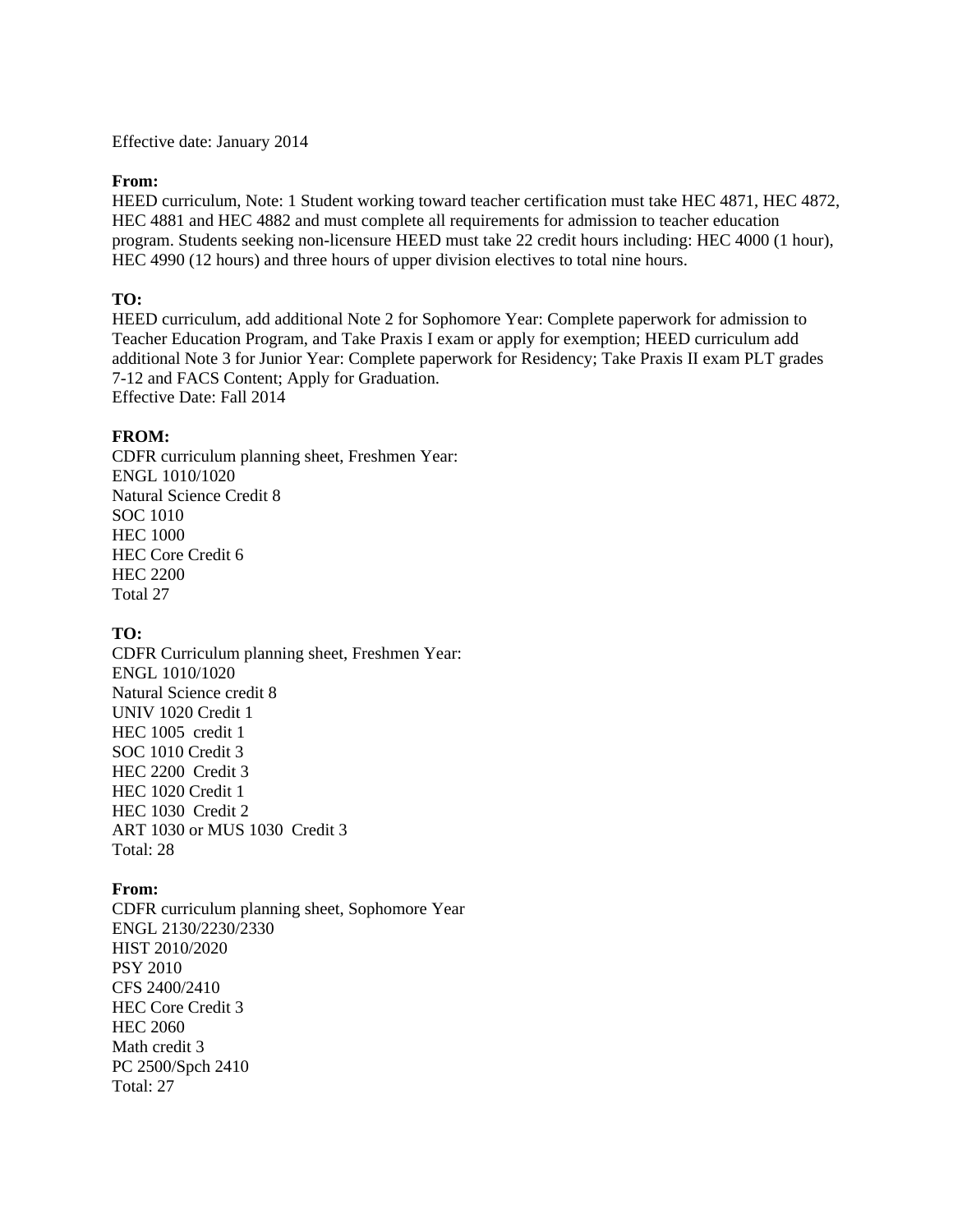#### **TO:**

CDFR curriculum planning sheet, Sophomore Year ENGL 2130/2230/2330 HIST 2010/2020 PSY 2010 CFS 2400/2410 HEC Core Credit 6 HEC 2060 Math credit 3 PC 2500/Spch 2410 HEC 2510 Creative Play credit 3 Total: 33

### **From:**

CDFR curriculum planning sheet, Junior Year Humanities/Fine Arts credit 3 ART 1030 or MUS 1030 DS 2810/FOED 2011/FOED 1820 ECSP 3001 ECSP 3211 EXPW 2150 HEC 2510 HEC 3011 HEC 3500 HEC 3520 HEC Electives: 8 SOC 3650 Total: 38

### **TO:**

CDFR curriculum planning sheet, Junior Year Humanities/Fine Arts credit 3 ECSP 3001 ECSP 3211 EXPW 2150 HEC 3011 HEC 3500 HEC 3520 HEC Electives Credit 6 SOC 3650 HEC 3700 Dev. Young Adult/Aging credit 3 Total: 30 (Delete DS 2810/FOED 2011/FOED 1820) from CDFR curriculum as required courses): Justification: content no longer needed in curriculum, and allows students to take additional course work in Human Ecology)

Effective date: Fall 2014

### **From:**

CDFR curriculum planning sheet, Senior Year ECSP 4300 (5300)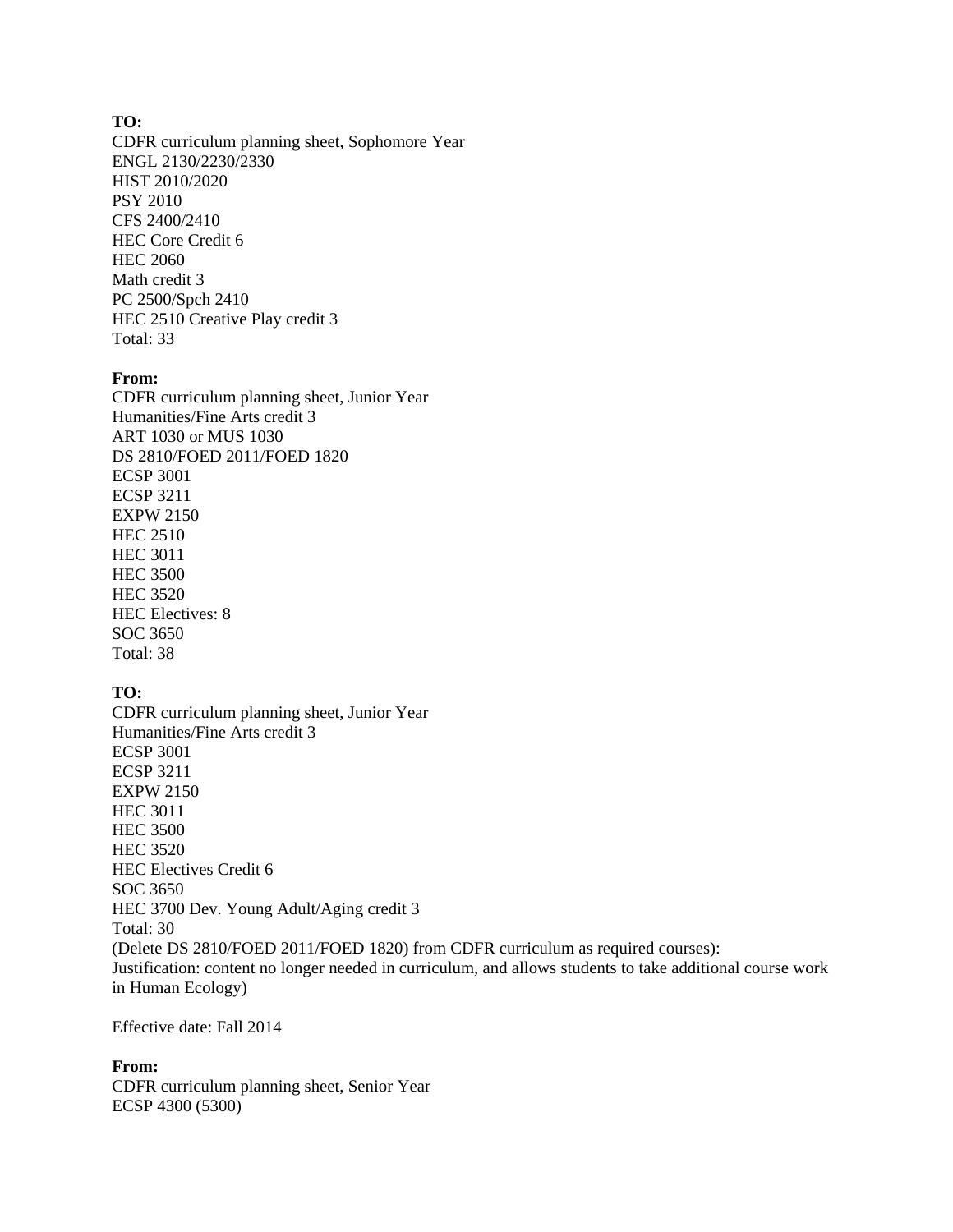HEC 3700 HEC 4000 HEC 4600 HEC 4610 HEC 4990 credit 6 Electives credit 8 Total credit hours: 28

#### **TO:**

CDFR curriculum planning sheet, Senior Year ECSP 4300 (5300) HEC 4000 HEC 4600 HEC 4610 HEC 4990 credit 6 Electives credit :7 HEC Electives: 6 Total Credit Hours: 29

Effective date: Fall 2014

#### **From:**

CDFR curriculum planning sheet, Note: 2: HEC-CDFR students may select 9 credits from the HEC Core List of courses HEC Core: HEC 1010, HEC 1020, HEC 1030 or HEC 2020, HEC 2031, HEC 2041

#### **TO:**

CDFR curriculum planning sheet, Note: 2: HEC-CDFR students may select 6 credits from the HEC Core list of courses HEC Core: HEC 1010, HEC 2031, HEC 2041

Effective Date: Fall 2014

#### **From:**

HEME (Merchandising) Curriculum planning sheet, Freshman Year Total hours: 30

#### **TO:**

HEME curriculum planning sheet, Freshman Year Add: UNIV 1020 credit 1 Total hours: 31

Effective Date: Fall 2014

#### **FROM:**

Remove from Sophomore year of HEME (Merchandising) curriculum planning sheet: DS 2810 Computer Applications in Business, 3 credit

### **TO:**

Sophomore Year of HEME curriculum planning sheet: HEC Electives 3 credits Total Hours: 31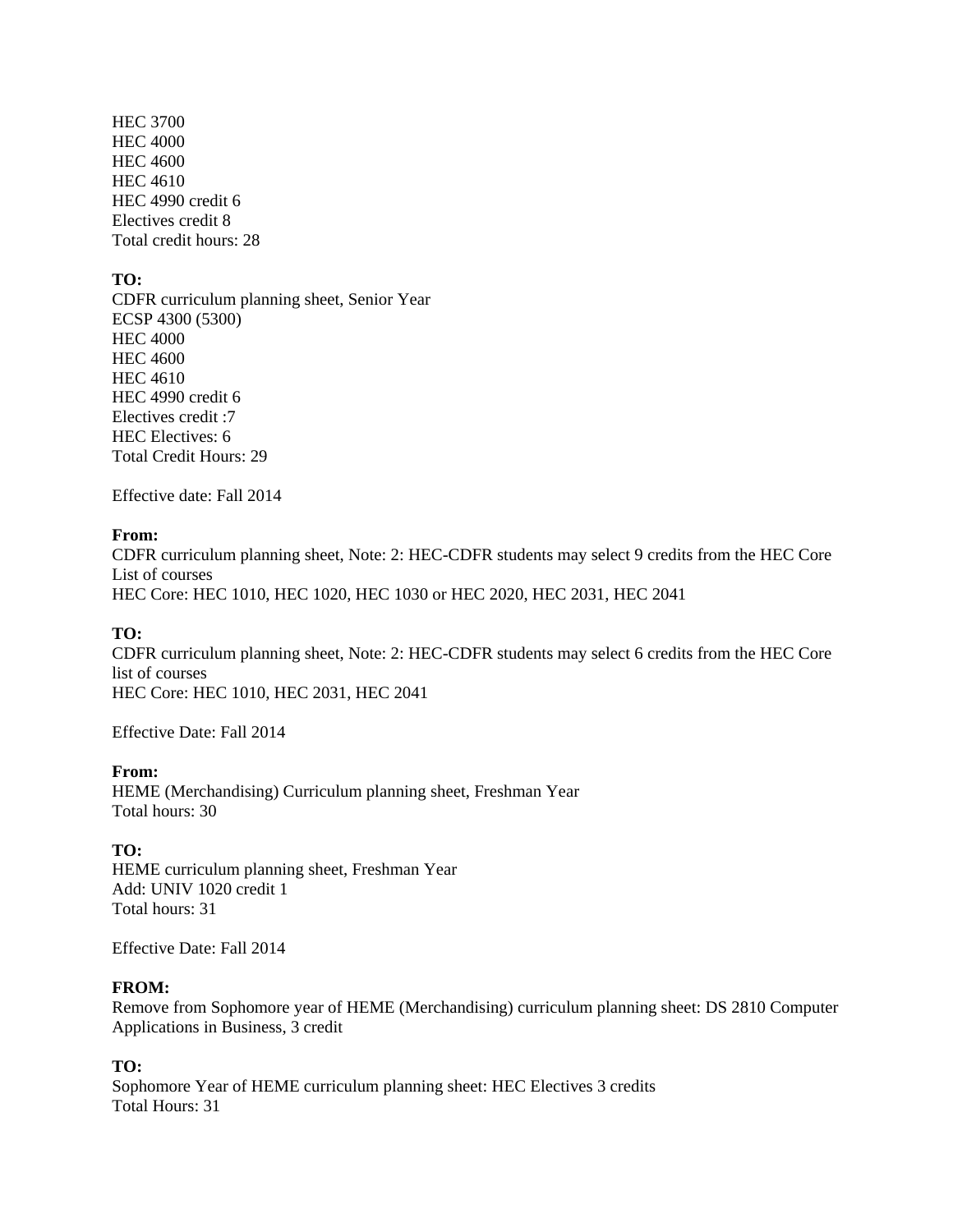Effective Date: Fall 2014

#### **From:**

HEME curriculum planning sheet, Senior Year Electives Credit 4 Total Hours: 29

### **To:**

HEME curriculum planning sheet, Senior Year Electives credit 3 Total Hours: 28

Effective Date: Fall 2014

### **From:**

HEHO (Housing) curriculum planning sheet, Freshman year Total credit hours: 30

## **TO:**

HEHO curriculum planning sheet, freshman year Add UNIV 1020 credit 1 Total Credit Hours : 31

### **FROM:**

Junior year of HEHO (Housing) curriculum planning sheet, HEC 3420, 3 credits

### **TO:**

Senior year of HEHO (housing) curriculum planning sheet, Electives Credit: 5

Effective Date: Fall 2014

### **FROM:**

Junior year of HEHO curriculum planning sheet, Total 35 Senior year of HEHO curriculum planning sheet, Total 25

### **TO:**

Junior year of HEHO curriculum planning sheet, Total 32 Senior year of HEHO curriculum planning sheet, Total 27

Effective Date: Fall 2014

### **FROM:**

| HEC 4210 Medical Terminology for the Human Sciences | Credit 1. |
|-----------------------------------------------------|-----------|
|-----------------------------------------------------|-----------|

#### **TO:**

HEC 2210 Medical Terminology for the Human Sciences Credit 1.

Effective Date: Fall 2014

### **From:**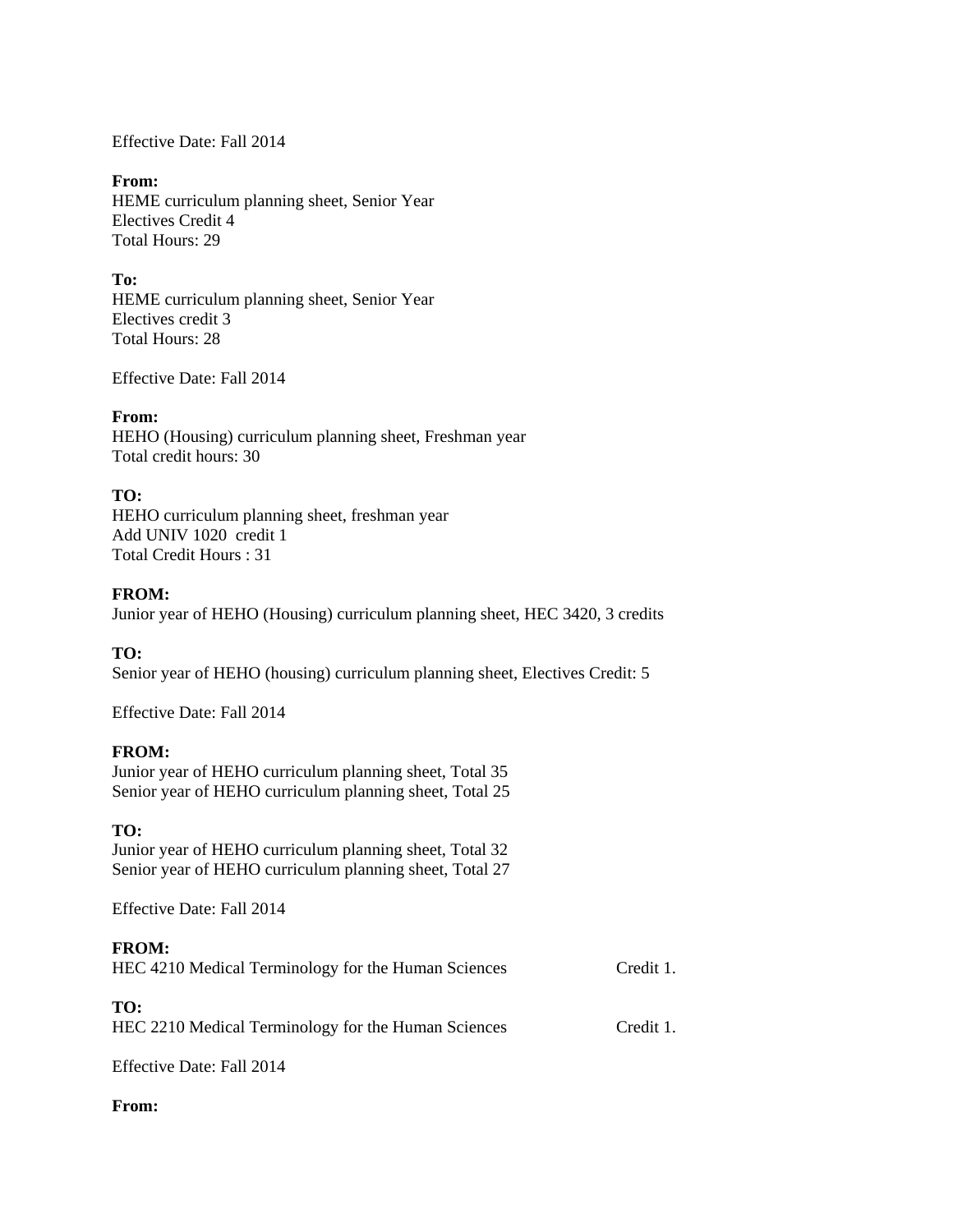HEFO/Dietetics Curriculum planning sheet, Freshman year Total Hours: 30

## **TO:**

HEFO/Dietetics curriculum planning sheet, Freshman Year Add UNIV 1020 credit 1 Total Hours: 31

## **FROM:**

Sophomore Year, HEFO/Dietetics curriculum planning sheet, total hours: 34

# **TO:**

Sophomore Year, HEFO/Dietetics curriculum planning sheet, total hours: 35; add HEC 2210 Medical Terminology for the Health Sciences, 1 credit

Effective Date: Fall 2014

# **FROM:**

Junior Year of HEFO/Dietetics curriculum planning sheet: Electives Credit 2.

# **TO:**

Add to Junior year of HEFO/Dietetics curriculum planning sheet, new course HEC 3290 Nutrition through the Life Cycle, 3 credits Delete from Junior year of HEFO/Dietetics curriculum planning sheet, HEC 4110 Junior Year Electives Credit: 1 Junior Year Total Hours: 27

Effective date: Fall 2014

# **FROM:**

Senior year of HEFO/Dietetics curriculum planning sheet, HEC 4210 (1 credit) and HEC 4241 (1 credit)

# **TO:**

Delete from senior year of HEFO/Dietetics curriculum planning sheet HEC 4210 (1 credit) and HEC 4241 (1 credit) Add to Senior year of HEFO/Dietetics curriculum planning sheet: HEC 4940, Nutrition, Fitness and Wellness, 2 credits Total Credit hours for senior year remains at: 27

Effective date: Fall 2014

**From:**  HEC 2020 Nutrition Lec 3. Credit 3

**TO:**  HEC 2020 Nutrition for Health Sciences Lec 3. Credit 3

Effective date: Fall 2014

# **FROM:**

HEC 1020 Social Intelligence Lec 1. Credit 1.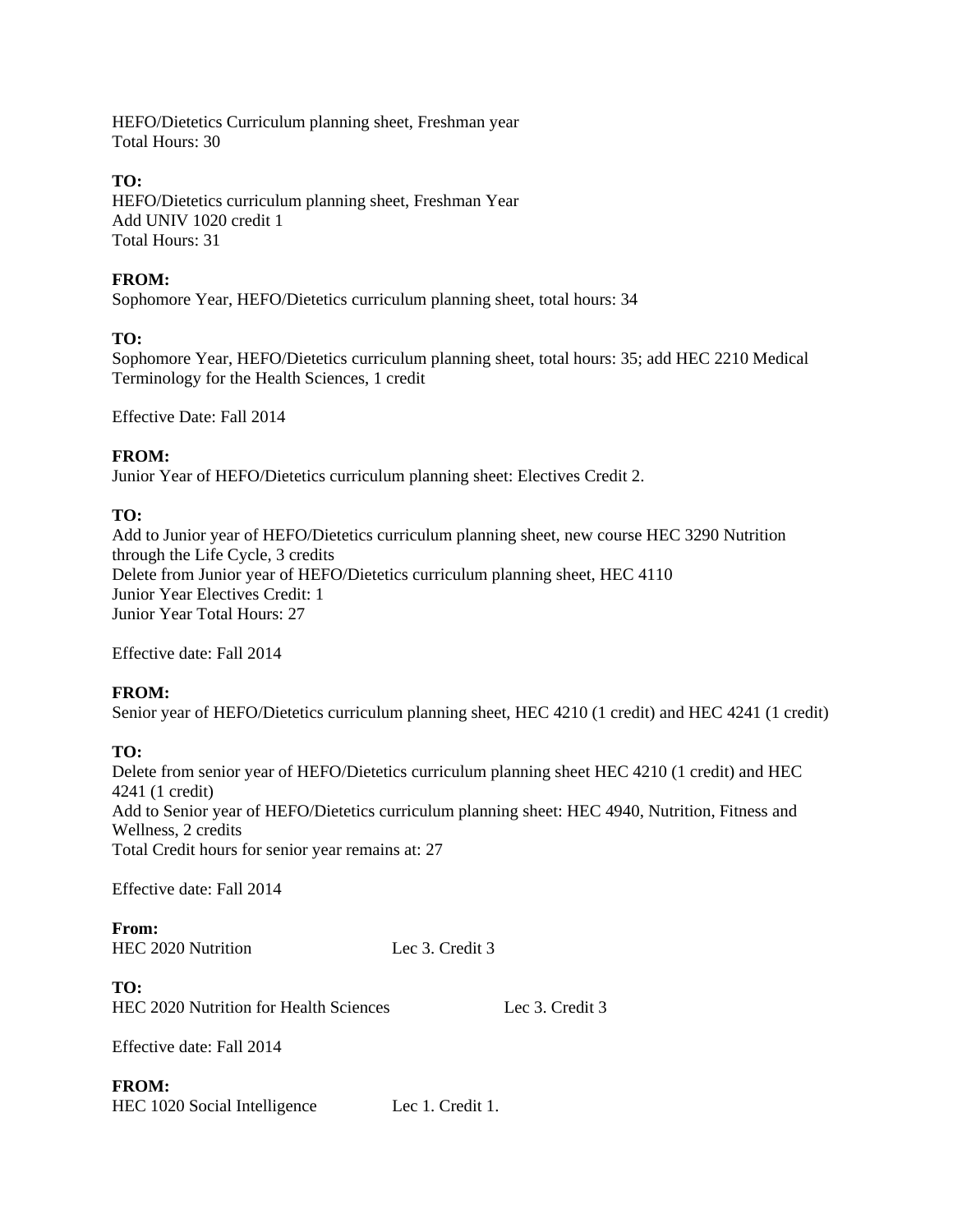#### **TO:**

HEC 1020 Social and Professional Etiquette Lec 1. Credit 1.

Effective Date: Fall 2014

## **FROM:**

HEC 4000 Professional Integration and Communication Techniques Lec. 1 Credit 1.

## **TO:**

HEC 4000 Senior Seminar in Human Ecology Lec 1. Credit 1

Effective Date: Fall 2014

# **FROM:**

Child Life curriculum planning sheet, Electives: CFS 2400 – Children with Special Needs – 3 credit CFS 2410 – Practicum: Young Children with Special Needs – 1 credit HEC 3270 – Nutrition in Disease – 3 credit MUST 2110 – Intro to Music Therapy - 3 credit NURS 3450 – Personal Wellness Management - 3 credit PSY 2050 – Psychology of Adjustment - 3 credit PSY 3410 – Group Dynamics - 3 credit SOC 4120(5120) – Sociology of Death and Dying - 3 credit SOC 4830(5830) – Medical Sociology - 3 credit

# **TO:**

Child Life curriculum planning sheet, Electives: ECSP 3001: Curriculum for Infants, Toddlers, & Preschoolers – 3 credits ECSP 3211: Practicum: Procedures for Infants, Toddlers, & Preschoolers – 1 credit EXPW 2150: Human Sexuality – 3 credits SOC 3650: Juvenile Delinquency – 3 credits ECSP 4300: Assessment of Young Children – 3 credits

Effective Date: Fall 2014

# **FROM:**

Child Life curriculum planning sheet, Freshman Year: ENGL 1010/1020 HEC 1000 MATH 1530 SOC 1010 Humanities/Fine Arts elective credit 3 ART 1030 or MUS 1030 3 credit HEC Core Credit 6. Electives 5-6 Total 30-31

# **TO:**

Child Life curriculum planning sheet, Freshman Year: ENGL 1010/1020 (6)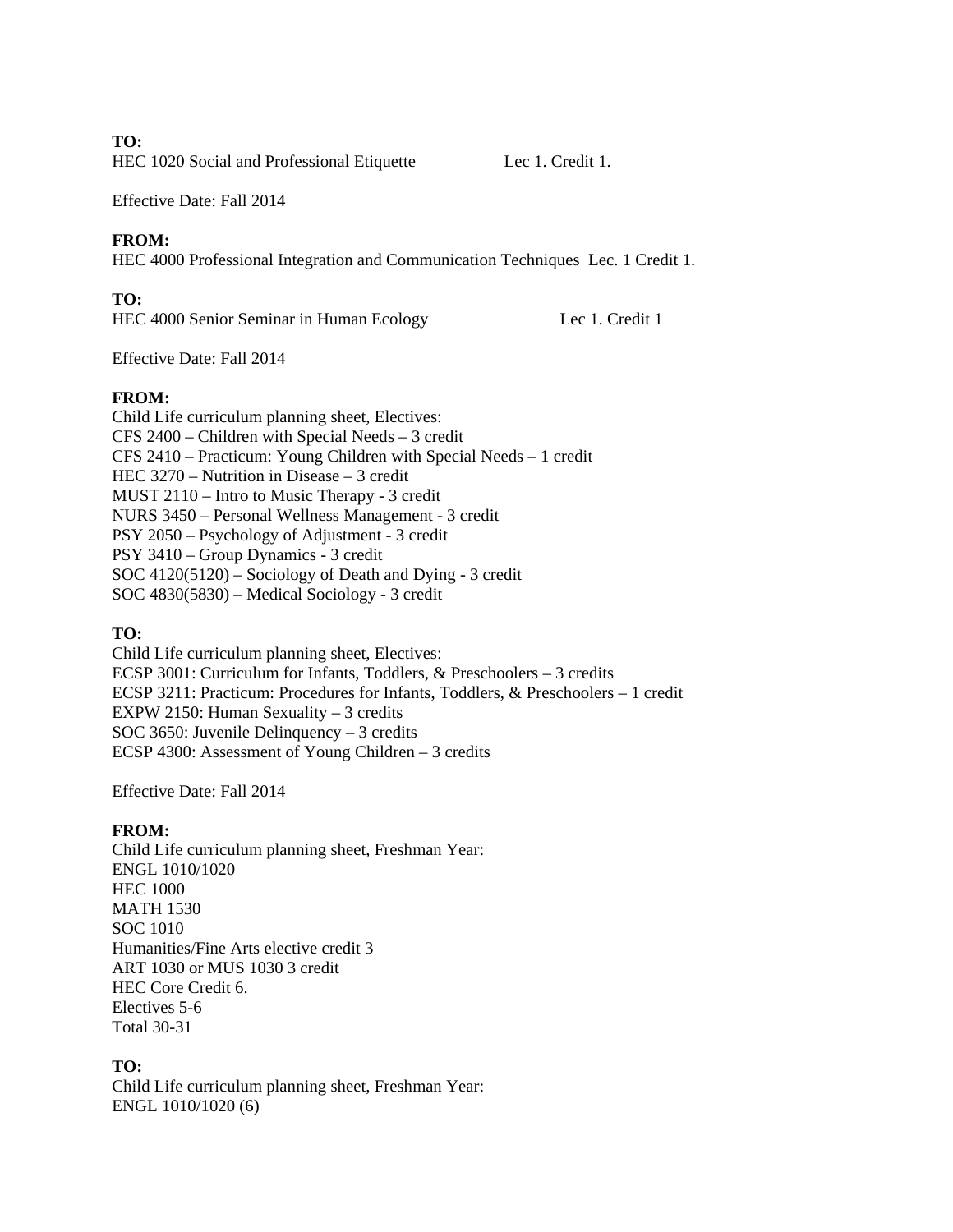HEC 1005 (1) MATH 1530 (3) SOC 1010 (3) Humanities/Fine Arts elective (credit 3) ART 1030 or MUS 1030 (3 credit) HEC Core (Credit 6 ) UNIV 1020( Credit 1.) HIST 2010 (3) Freshman Total Hours: 29

#### **From:**

Child Life curriculum planning sheet, Sophomore year: HIST 2010 Total Hours: 34 **TO:**  Child Life curriculum planning sheet: Move HIST 2010 to Freshman Year Freshmen Year Total Hours = 29 See Sophomore hours below

#### **From:**

Having CFS 2400/CFS 2410 as an Elective in Child life curriculum (4 credits)

#### **TO:**

Add these courses to Child Life curriculum planning sheet, sophomore year: CFS 2400: Children with Special Needs - 3 credit CFS 2410: Practicum: Young Children with Special Needs – 1 credit Total Sophomore Hours = 32

#### **From:**

Child Life curriculum planning sheet, Junior Year: Electives Credit 7 Total Hours: 31

#### **TO:**

Child Life curriculum planning sheet, Junior Year: Add HEC 3590 Child Life Clinical Preparation, Credit 1 PSY 2010 General Psychology 3 credit Electives credit 6 Junior Year Total Hours: 34

Effective date: Fall 2014

#### **From:**

HEC 3590 Child Life Clinical Preparation Credit 1. Corequisite: HEC 3560

#### **TO:**

HEC 3590 Child Life Clinical Preparation Credit 1. Corequisite HEC 3550.

Effective Date: immediately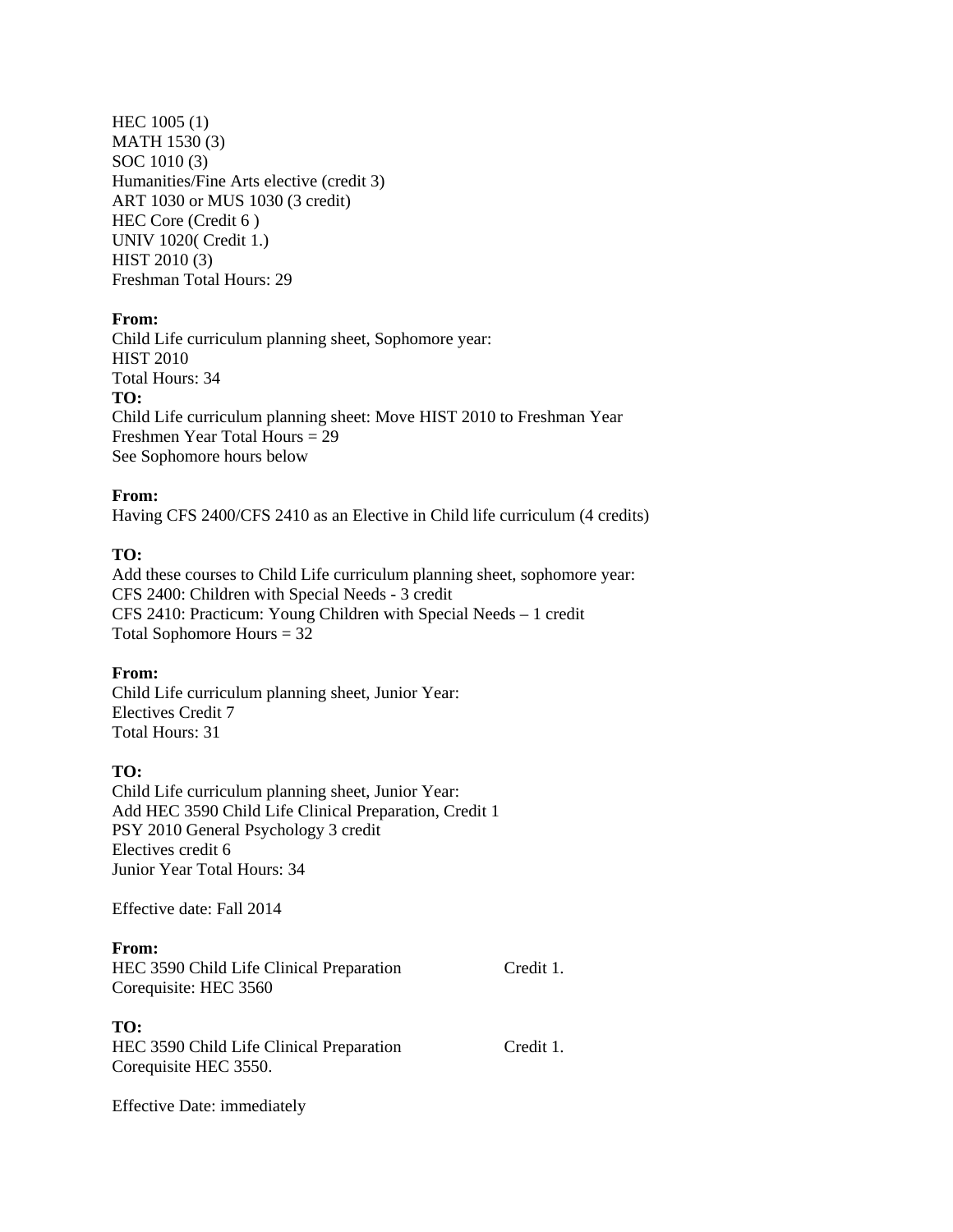**FROM:** 

HEC 3570 Child Life Practicum Credit 1. Prerequisite: HEC 3560

## **TO:**

HEC 3570 Child Life Practicum Credit 1. Prerequisite or Co-requisite: HEC 3560

Effective Date: Fall 2014

## **From:**

Child Life curriculum planning sheet, HEC Core – HEC Core – if HEC 1030 was taken select 7 hours, if HEC 2020 was taken select 6 hours from the following courses: HEC 1010, HEC 1020, HEC 2031, HEC 2041

# **TO:**

Child Life Curriculum planning sheet, HEC Core – HEC Core – delete sentence. List only: HEC 2031 Credit 3 HEC 2041 Credit 3 HEC 1020 Credit 1 HEC 1010 Credit 3

Dr. Anderson relinquished her voting rights to Dr. Melinda Swafford. **Motion.** Dr. Swafford moved to approve the additions, deletions and changes. The motion was seconded by Dr. Russell and carried.

# Conversion of Child Life option to a concentration

The Child Life option, as part of the Child Development and Family Relations concentration within the School of Human Ecology was approved to begin in Fall 2011. Since that time, Ms. Cara Sisk, Certified Child Life Specialist, has developed 7 new specific Child Life courses totaling 28 credit hours. The number of students declaring Child Life as their area of interest has grown from 4 students in 2011 to over 30 students in 2013. The program has graduated one student, and a second student is on track to graduate in May 2014.

The School of Human Ecology faculty supports the conversion of the Child Life option to the Child Life Concentration. Options are not tracked for purposes of enrollment and retention. Creating the Child Life concentration will allow for tracking of these students as well as allow them to have Child Life listed on their graduation transcript.

The TBR Short Form and related documents are on file in the Office of Academic Affairs.

**Motion.** Dr. Swafford moved to approve the conversion of an option to a concentration effective Falll 2014. The motion was seconded by Dr. Russell and carried.

# **16. Approval of Definition of a Credit Hour from the Ad Hoc Subcommittee**

Mr. Doubet, representing the Ad Hoc Subcommittee for the Definition of a Credit Hour, comprised of Dr. Brad Cook, Dr. Bedelia Russell, Dr. Ben Mohr and Dr. Michael Best, presented following revised definition of a credit hour: